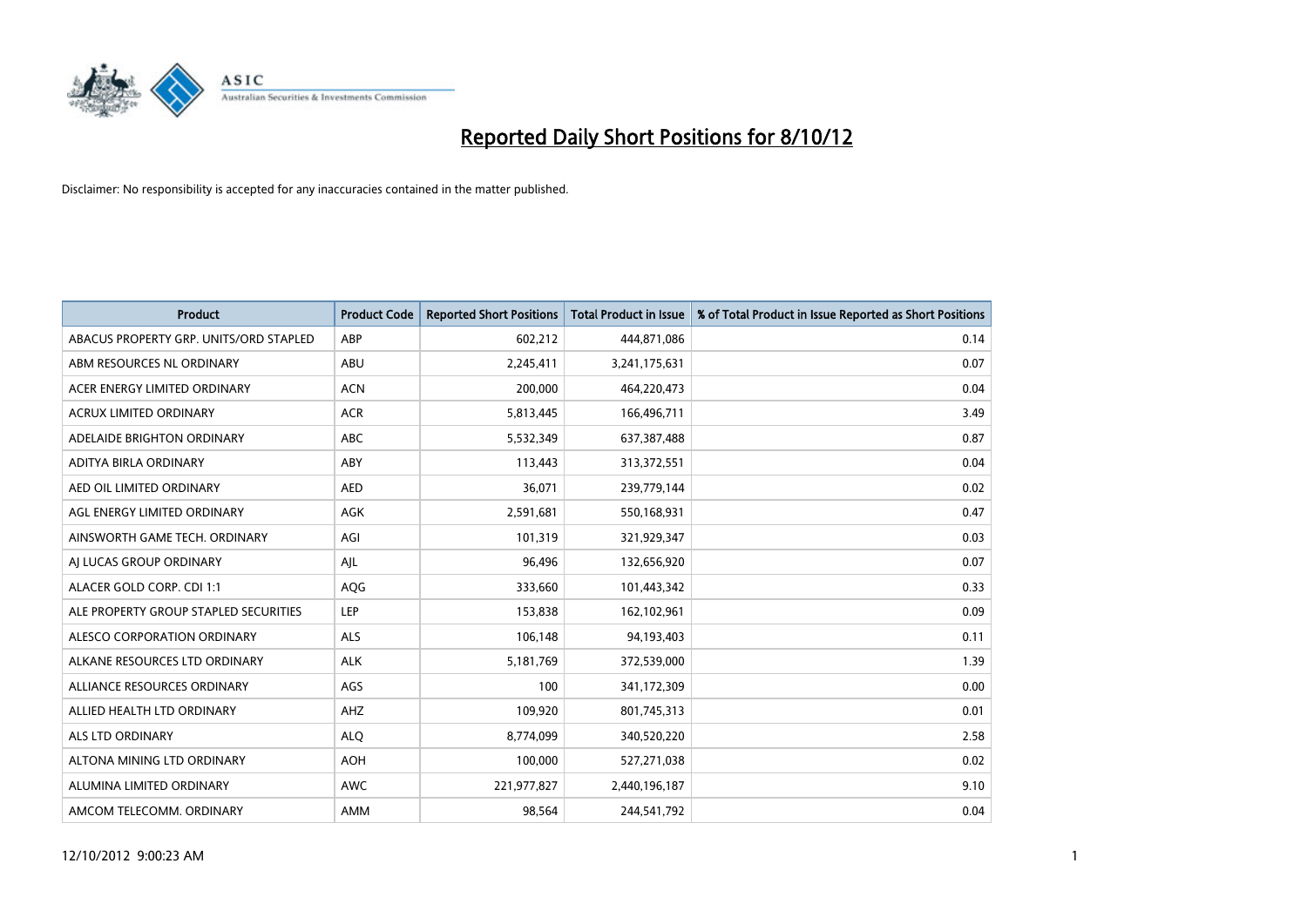

| <b>Product</b>                          | <b>Product Code</b> | <b>Reported Short Positions</b> | <b>Total Product in Issue</b> | % of Total Product in Issue Reported as Short Positions |
|-----------------------------------------|---------------------|---------------------------------|-------------------------------|---------------------------------------------------------|
| AMCOR LIMITED ORDINARY                  | <b>AMC</b>          | 4,740,868                       | 1,206,684,923                 | 0.39                                                    |
| AMP LIMITED ORDINARY                    | AMP                 | 6,532,366                       | 2,894,931,180                 | 0.23                                                    |
| AMPELLA MINING ORDINARY                 | <b>AMX</b>          | 5,115,368                       | 246,800,493                   | 2.07                                                    |
| ANGLOGOLD ASHANTI CDI 5:1               | AGG                 | 1,000                           | 89,207,765                    | 0.00                                                    |
| ANSELL LIMITED ORDINARY                 | <b>ANN</b>          | 4,390,917                       | 130,745,985                   | 3.36                                                    |
| ANTARES ENERGY LTD ORDINARY             | <b>AZZ</b>          | 431,069                         | 257,000,000                   | 0.17                                                    |
| ANZ BANKING GRP LTD ORDINARY            | <b>ANZ</b>          | 10,659,005                      | 2,717,324,826                 | 0.39                                                    |
| APA GROUP STAPLED SECURITIES            | <b>APA</b>          | 43,275,848                      | 651,633,068                   | 6.64                                                    |
| APN NEWS & MEDIA ORDINARY               | <b>APN</b>          | 13,132,913                      | 661,526,586                   | 1.99                                                    |
| AQUARIUS PLATINUM. ORDINARY             | <b>AOP</b>          | 16,878,256                      | 472,851,336                   | 3.57                                                    |
| AQUILA RESOURCES ORDINARY               | <b>AQA</b>          | 7,345,438                       | 411,804,442                   | 1.78                                                    |
| ARAFURA RESOURCE LTD ORDINARY           | <b>ARU</b>          | 5,121,403                       | 396,004,144                   | 1.29                                                    |
| ARB CORPORATION ORDINARY                | <b>ARP</b>          | 75,308                          | 72,481,302                    | 0.10                                                    |
| ARDENT LEISURE GROUP STAPLED SECURITIES | AAD                 | 136,549                         | 380, 315, 114                 | 0.04                                                    |
| ARISTOCRAT LEISURE ORDINARY             | <b>ALL</b>          | 20,316,178                      | 551,418,047                   | 3.68                                                    |
| ARRIUM LTD ORDINARY                     | ARI                 | 19,937,232                      | 1,345,665,626                 | 1.48                                                    |
| ASCIANO LIMITED ORDINARY                | <b>AIO</b>          | 5,163,971                       | 975,385,664                   | 0.53                                                    |
| ASG GROUP LIMITED ORDINARY              | <b>ASZ</b>          | 880,641                         | 177, 187, 512                 | 0.50                                                    |
| ASPEN GROUP ORD/UNITS STAPLED           | APZ                 | 7,668,704                       | 600,507,326                   | 1.28                                                    |
| ASPIRE MINING LTD ORDINARY              | <b>AKM</b>          | 270,265                         | 620,594,556                   | 0.04                                                    |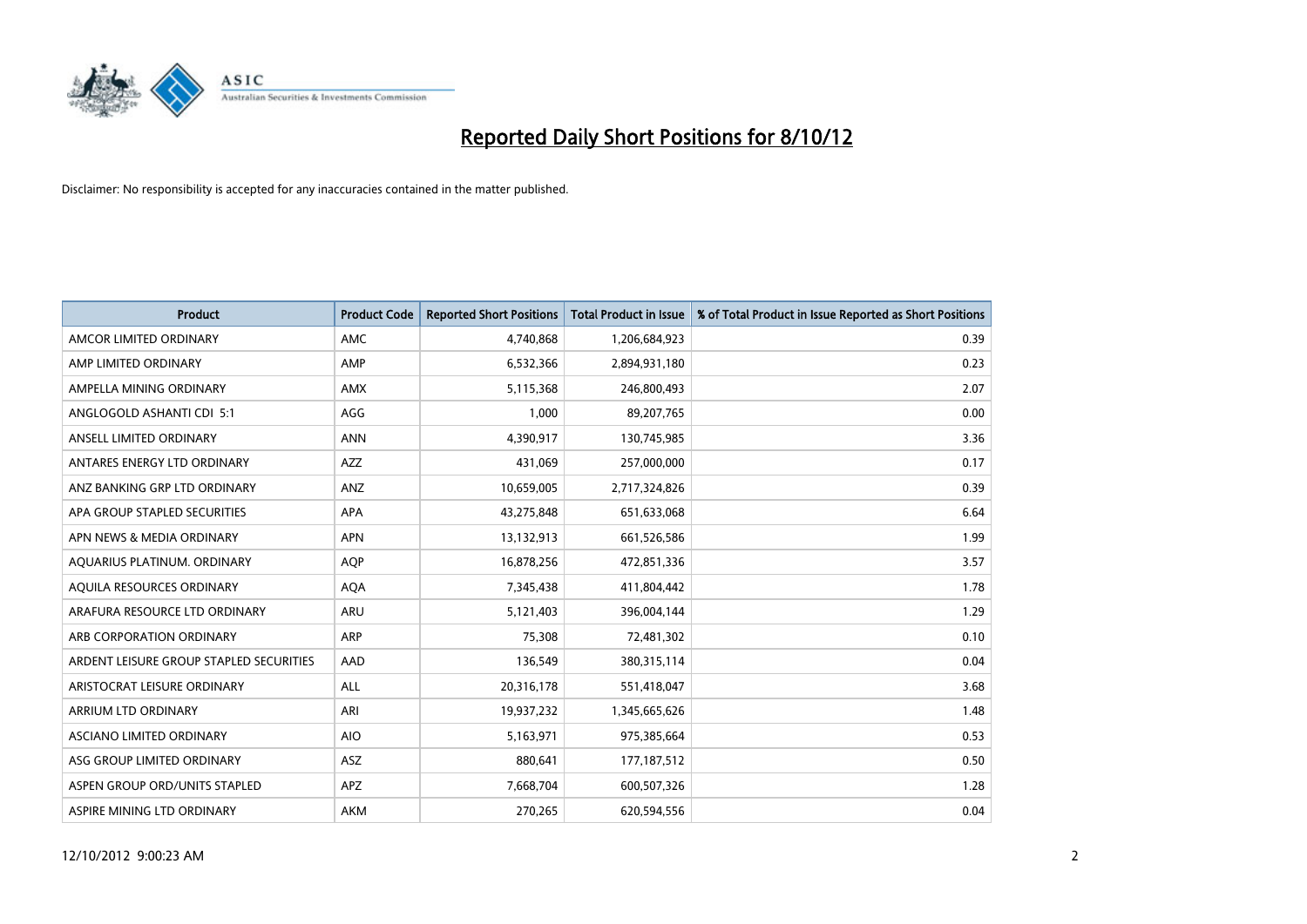

| <b>Product</b>                          | <b>Product Code</b> | <b>Reported Short Positions</b> | <b>Total Product in Issue</b> | % of Total Product in Issue Reported as Short Positions |
|-----------------------------------------|---------------------|---------------------------------|-------------------------------|---------------------------------------------------------|
| ASTRO JAP PROP GROUP STAPLED SECURITIES | AJA                 | 4.686                           | 58,445,002                    | 0.01                                                    |
| ASX LIMITED ORDINARY                    | ASX                 | 3,478,274                       | 175,136,729                   | 1.99                                                    |
| ATLAS IRON LIMITED ORDINARY             | AGO                 | 12,819,853                      | 904,805,993                   | 1.42                                                    |
| AURORA OIL & GAS ORDINARY               | <b>AUT</b>          | 7,443,139                       | 447,885,778                   | 1.66                                                    |
| AUSDRILL LIMITED ORDINARY               | <b>ASL</b>          | 5,089,201                       | 304,697,288                   | 1.67                                                    |
| AUSENCO LIMITED ORDINARY                | AAX                 | 662,520                         | 123,872,665                   | 0.53                                                    |
| AUSGOLD LIMITED ORDINARY                | <b>AUC</b>          | 50,000                          | 153,882,750                   | 0.03                                                    |
| <b>AUSTAL LIMITED ORDINARY</b>          | ASB                 | 141,058                         | 188,193,007                   | 0.07                                                    |
| AUSTIN ENGINEERING ORDINARY             | <b>ANG</b>          | 257,565                         | 72,314,403                    | 0.36                                                    |
| AUSTRALAND PROPERTY STAPLED SECURITY    | <b>ALZ</b>          | 463,579                         | 576,846,597                   | 0.08                                                    |
| AUSTRALIAN AGRICULT, ORDINARY           | AAC                 | 426,344                         | 312,905,085                   | 0.14                                                    |
| AUSTRALIAN INFRASTR, UNITS/ORDINARY     | <b>AIX</b>          | 3,143,418                       | 620,733,944                   | 0.51                                                    |
| AUSTRALIAN PHARM, ORDINARY              | API                 | 211,873                         | 488,115,883                   | 0.04                                                    |
| AUTOMOTIVE HOLDINGS ORDINARY            | <b>AHE</b>          | 41,586                          | 260,579,682                   | 0.02                                                    |
| AVIENNINGS LIMITED ORDINARY             | AVI                 | 175,001                         | 274,588,694                   | 0.06                                                    |
| AWE LIMITED ORDINARY                    | <b>AWE</b>          | 2,555,123                       | 521,871,941                   | 0.49                                                    |
| AZIMUTH RES LTD ORDINARY                | <b>AZH</b>          | 904,157                         | 418,911,161                   | 0.22                                                    |
| <b>BANDANNA ENERGY ORDINARY</b>         | <b>BND</b>          | 6,184,993                       | 528,481,199                   | 1.17                                                    |
| BANK OF OUEENSLAND, ORDINARY            | <b>BOQ</b>          | 9,056,751                       | 308,797,224                   | 2.93                                                    |
| <b>BANNERMAN RESOURCES ORDINARY</b>     | <b>BMN</b>          | 10.000                          | 302,069,772                   | 0.00                                                    |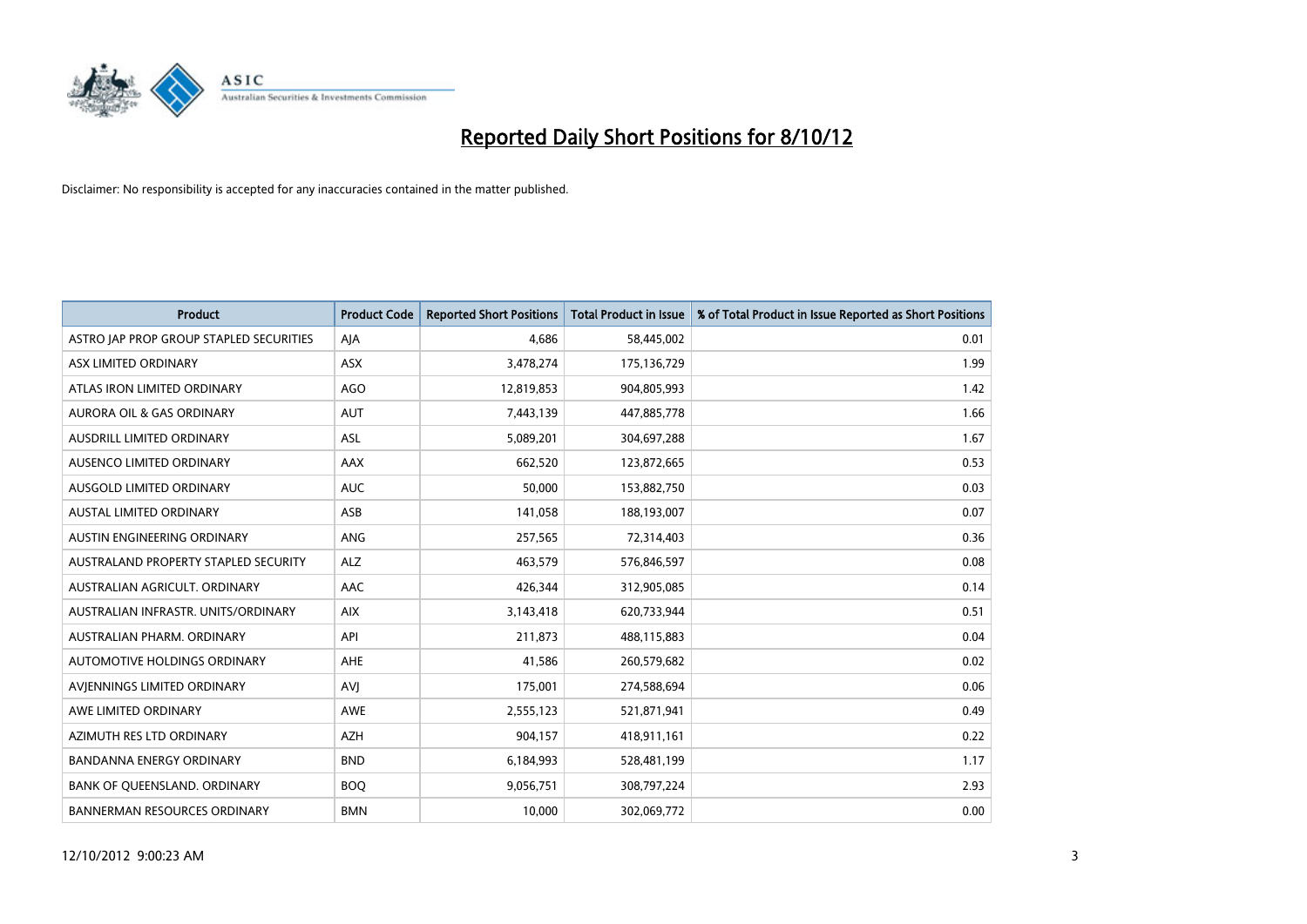

| <b>Product</b>                       | <b>Product Code</b> | <b>Reported Short Positions</b> | <b>Total Product in Issue</b> | % of Total Product in Issue Reported as Short Positions |
|--------------------------------------|---------------------|---------------------------------|-------------------------------|---------------------------------------------------------|
| <b>BASE RES LIMITED ORDINARY</b>     | <b>BSE</b>          | 843,216                         | 460,440,029                   | 0.18                                                    |
| <b>BATHURST RESOURCES ORDINARY</b>   | <b>BTU</b>          | 41,353,986                      | 696,747,997                   | 5.94                                                    |
| <b>BC IRON LIMITED ORDINARY</b>      | <b>BCI</b>          | 160,040                         | 103,861,000                   | 0.15                                                    |
| BEACH ENERGY LIMITED ORDINARY        | <b>BPT</b>          | 27,729,652                      | 1,262,940,447                 | 2.20                                                    |
| BEADELL RESOURCE LTD ORDINARY        | <b>BDR</b>          | 14,965,584                      | 724,704,752                   | 2.07                                                    |
| BENDIGO AND ADELAIDE ORDINARY        | <b>BEN</b>          | 9,245,026                       | 402,272,536                   | 2.30                                                    |
| BERKELEY RESOURCES ORDINARY          | <b>BKY</b>          | 179,238                         | 179,393,273                   | 0.10                                                    |
| <b>BHP BILLITON LIMITED ORDINARY</b> | <b>BHP</b>          | 8,386,241                       | 3,211,691,105                 | 0.26                                                    |
| <b>BILLABONG ORDINARY</b>            | <b>BBG</b>          | 4,929,349                       | 478,944,292                   | 1.03                                                    |
| <b>BIOTA HOLDINGS ORDINARY</b>       | <b>BTA</b>          | 1,001,653                       | 182,763,651                   | 0.55                                                    |
| BLACKMORES LIMITED ORDINARY          | <b>BKL</b>          | 5,049                           | 16,781,975                    | 0.03                                                    |
| <b>BLACKTHORN RESOURCES ORDINARY</b> | <b>BTR</b>          | 232,616                         | 164,285,950                   | 0.14                                                    |
| <b>BLUESCOPE STEEL LTD ORDINARY</b>  | <b>BSL</b>          | 20,660,017                      | 3,349,185,247                 | 0.62                                                    |
| <b>BOART LONGYEAR ORDINARY</b>       | <b>BLY</b>          | 5,462,729                       | 461,163,412                   | 1.18                                                    |
| BORAL LIMITED, ORDINARY              | <b>BLD</b>          | 45,315,128                      | 766,235,816                   | 5.91                                                    |
| BRADKEN LIMITED ORDINARY             | <b>BKN</b>          | 5,365,643                       | 169,240,662                   | 3.17                                                    |
| <b>BRAMBLES LIMITED ORDINARY</b>     | <b>BXB</b>          | 4,848,959                       | 1,555,204,787                 | 0.31                                                    |
| BREVILLE GROUP LTD ORDINARY          | <b>BRG</b>          | 5,858                           | 130,095,322                   | 0.00                                                    |
| <b>BRICKWORKS LIMITED ORDINARY</b>   | <b>BKW</b>          | 46,163                          | 147,818,132                   | 0.03                                                    |
| BT INVESTMENT MNGMNT ORDINARY        | <b>BTT</b>          | 385,514                         | 267,906,977                   | 0.14                                                    |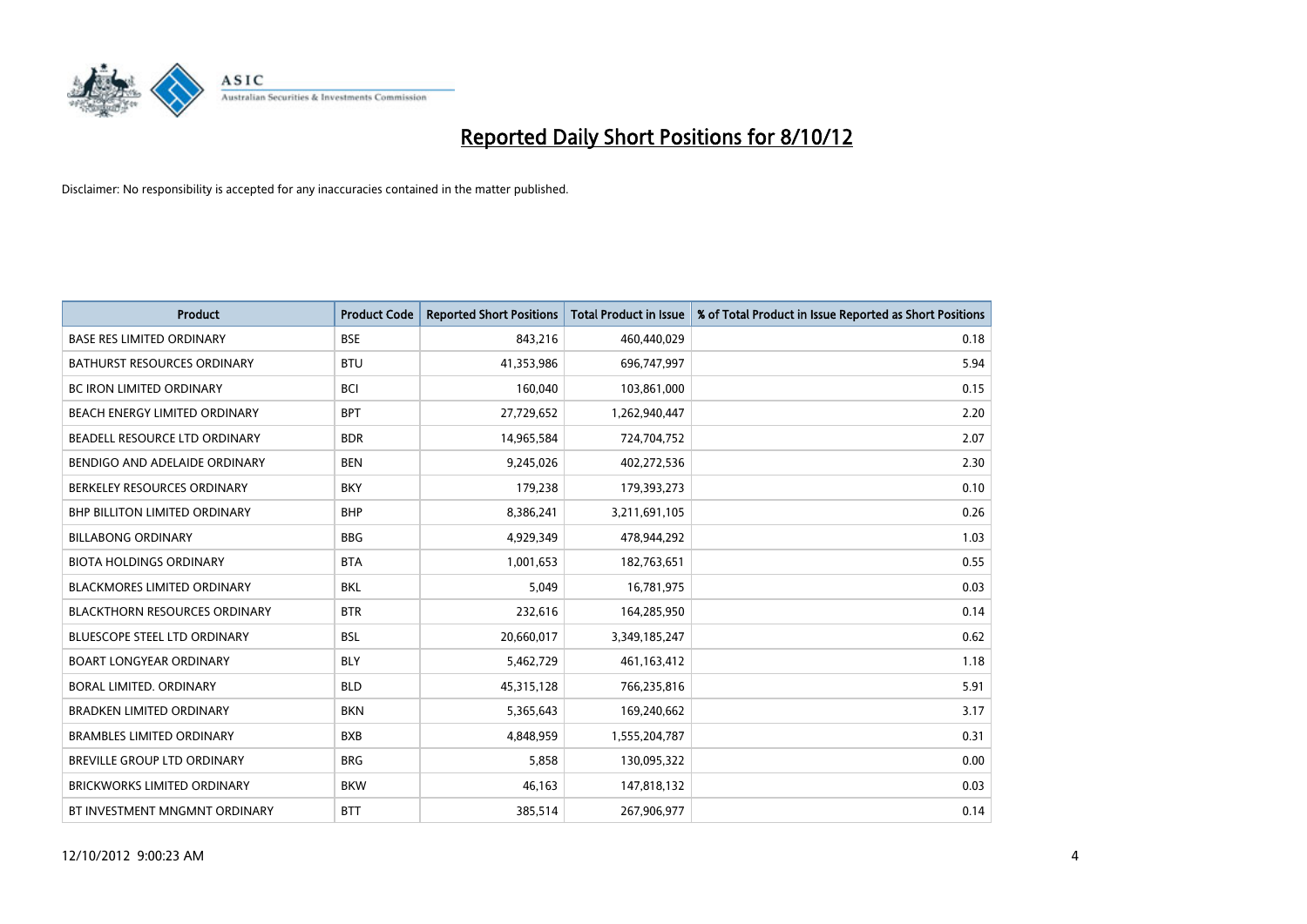

| <b>Product</b>                          | <b>Product Code</b> | <b>Reported Short Positions</b> | <b>Total Product in Issue</b> | % of Total Product in Issue Reported as Short Positions |
|-----------------------------------------|---------------------|---------------------------------|-------------------------------|---------------------------------------------------------|
| <b>BUCCANEER ENERGY LTD ORDINARY</b>    | <b>BCC</b>          | 3,305,000                       | 1,321,445,371                 | 0.25                                                    |
| <b>BURU ENERGY ORDINARY</b>             | <b>BRU</b>          | 11,128,265                      | 265,577,599                   | 4.19                                                    |
| <b>BWP TRUST ORDINARY UNITS</b>         | <b>BWP</b>          | 5,044,767                       | 533,645,790                   | 0.95                                                    |
| CABCHARGE AUSTRALIA ORDINARY            | CAB                 | 4,537,175                       | 120,430,683                   | 3.77                                                    |
| CALIBRE GROUP LTD ORDINARY              | <b>CGH</b>          | 252,799                         | 293,192,506                   | 0.09                                                    |
| CALTEX AUSTRALIA ORDINARY               | <b>CTX</b>          | 3,578,695                       | 270,000,000                   | 1.33                                                    |
| CAPE LAMBERT RES LTD ORDINARY           | <b>CFE</b>          | 507.939                         | 689,108,792                   | 0.07                                                    |
| CARABELLA RES LTD ORDINARY              | <b>CLR</b>          | 89,405                          | 133,642,797                   | 0.07                                                    |
| <b>CARBON ENERGY ORDINARY</b>           | <b>CNX</b>          | 48,071                          | 776,306,566                   | 0.01                                                    |
| <b>CARDNO LIMITED ORDINARY</b>          | CDD                 | 2,544,579                       | 138,578,044                   | 1.84                                                    |
| CARNARVON PETROLEUM ORDINARY            | <b>CVN</b>          | 3,982,327                       | 694,644,634                   | 0.57                                                    |
| CARSALES.COM LTD ORDINARY               | <b>CRZ</b>          | 13,308,715                      | 235,089,159                   | 5.66                                                    |
| CENTRO RETAIL AUST ORD/UNIT STAPLED SEC | <b>CRF</b>          | 17,394,589                      | 1,427,391,696                 | 1.22                                                    |
| <b>CERAMIC FUEL CELLS ORDINARY</b>      | <b>CFU</b>          | 275                             | 1,558,731,320                 | 0.00                                                    |
| CFS RETAIL TRUST GRP STAPLED SECURITIES | <b>CFX</b>          | 50,499,151                      | 2,828,495,659                 | 1.79                                                    |
| CGA MINING LIMITED ORDINARY             | CGX                 | 58,202                          | 337,865,726                   | 0.02                                                    |
| CHALLENGER DIV.PRO. STAPLED UNITS       | <b>CDI</b>          | 18,702                          | 214,101,013                   | 0.01                                                    |
| <b>CHALLENGER LIMITED ORDINARY</b>      | <b>CGF</b>          | 9,599,335                       | 544,652,710                   | 1.76                                                    |
| CHARTER HALL GROUP STAPLED US PROHIBIT. | <b>CHC</b>          | 261,121                         | 298,684,347                   | 0.09                                                    |
| <b>CHARTER HALL RETAIL UNITS</b>        | <b>COR</b>          | 1.905.486                       | 299,628,571                   | 0.64                                                    |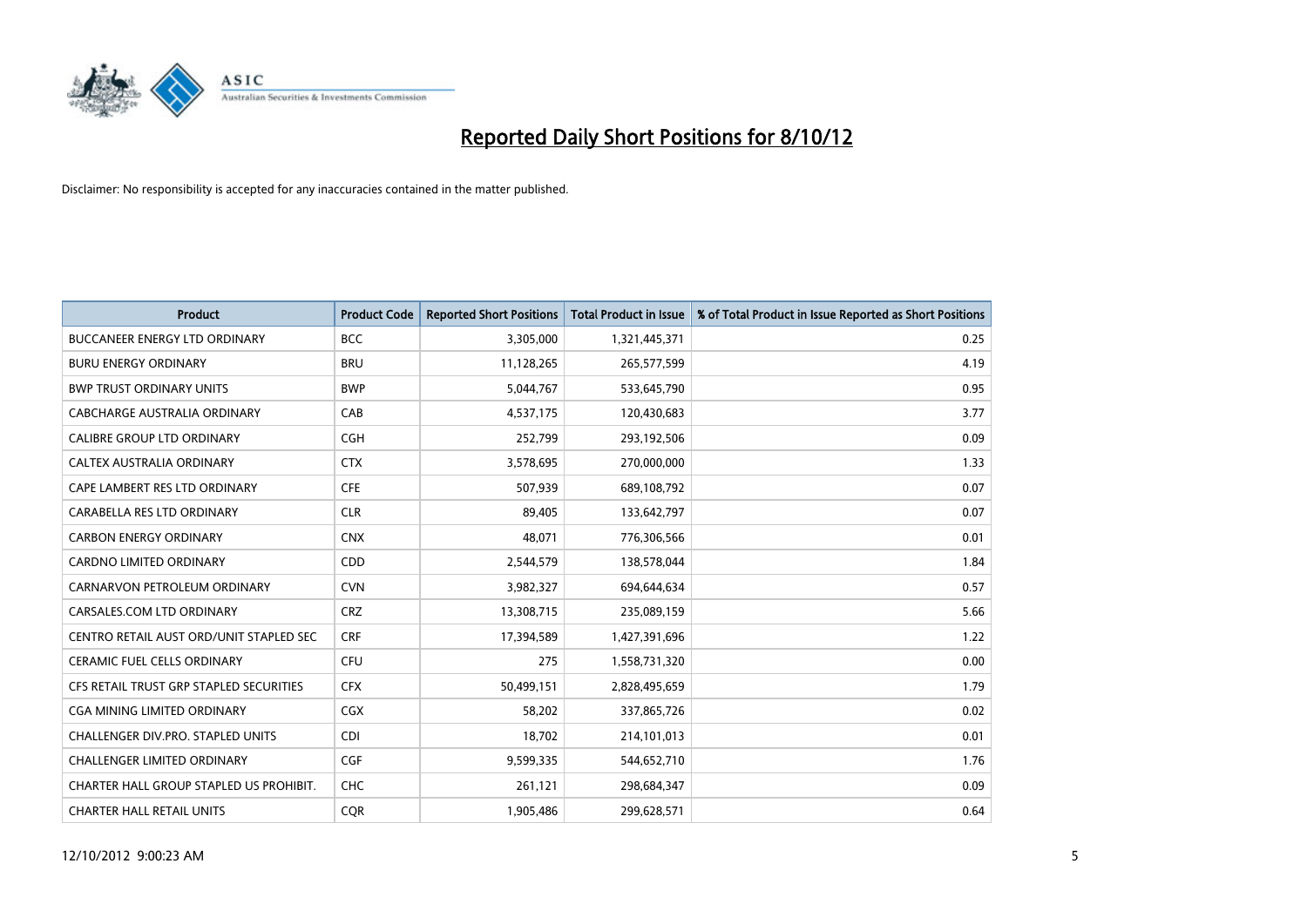

| <b>Product</b>                          | <b>Product Code</b> | <b>Reported Short Positions</b> | <b>Total Product in Issue</b> | % of Total Product in Issue Reported as Short Positions |
|-----------------------------------------|---------------------|---------------------------------|-------------------------------|---------------------------------------------------------|
| <b>CHORUS LIMITED ORDINARY</b>          | <b>CNU</b>          | 905,959                         | 385,082,123                   | 0.24                                                    |
| CITIGOLD CORP LTD ORDINARY              | <b>CTO</b>          | 1,055,317                       | 1,238,622,051                 | 0.09                                                    |
| <b>CLOUGH LIMITED ORDINARY</b>          | <b>CLO</b>          | 173,127                         | 773,989,006                   | 0.02                                                    |
| <b>CNPR GRP UNITS/ORD STAPLED</b>       | <b>CNP</b>          | 2,537                           | 972,414,514                   | 0.00                                                    |
| COAL OF AFRICA LTD ORDINARY             | <b>CZA</b>          | 258,240                         | 800,951,034                   | 0.03                                                    |
| <b>COALSPUR MINES LTD ORDINARY</b>      | CPL                 | 12,605,278                      | 620,729,899                   | 2.03                                                    |
| <b>COBAR CONSOLIDATED ORDINARY</b>      | CCU                 | 20.000                          | 230,908,871                   | 0.01                                                    |
| COCA-COLA AMATIL ORDINARY               | <b>CCL</b>          | 4,700,938                       | 761,319,007                   | 0.62                                                    |
| COCHLEAR LIMITED ORDINARY               | <b>COH</b>          | 4,641,550                       | 56,972,605                    | 8.15                                                    |
| <b>COCKATOO COAL ORDINARY</b>           | <b>COK</b>          | 13,886,133                      | 1,016,746,908                 | 1.37                                                    |
| <b>COLLINS FOODS LTD ORDINARY</b>       | <b>CKF</b>          | 23,670                          | 93,000,003                    | 0.03                                                    |
| COMMONWEALTH BANK, ORDINARY             | <b>CBA</b>          | 16,038,218                      | 1,592,154,780                 | 1.01                                                    |
| <b>COMMONWEALTH PROP ORDINARY UNITS</b> | <b>CPA</b>          | 16,251,895                      | 2,347,003,413                 | 0.69                                                    |
| <b>COMPASS RESOURCES ORDINARY</b>       | <b>CMR</b>          | 7,472                           | 1,403,744,100                 | 0.00                                                    |
| <b>COMPUTERSHARE LTD ORDINARY</b>       | CPU                 | 8,684,522                       | 555,664,059                   | 1.56                                                    |
| CONSOLIDATED MEDIA. ORDINARY            | <b>CMI</b>          | 60,596                          | 561,834,996                   | 0.01                                                    |
| CONTINENTAL COAL LTD ORDINARY           | CCC                 | 983                             | 445,894,046                   | 0.00                                                    |
| COOPER ENERGY LTD ORDINARY              | <b>COE</b>          | 607,431                         | 328,694,257                   | 0.18                                                    |
| <b>CREDIT CORP GROUP ORDINARY</b>       | <b>CCP</b>          | 49,101                          | 45,932,899                    | 0.11                                                    |
| <b>CROMWELL PROP STAPLED SECURITIES</b> | <b>CMW</b>          | 106,382                         | 1,205,255,670                 | 0.01                                                    |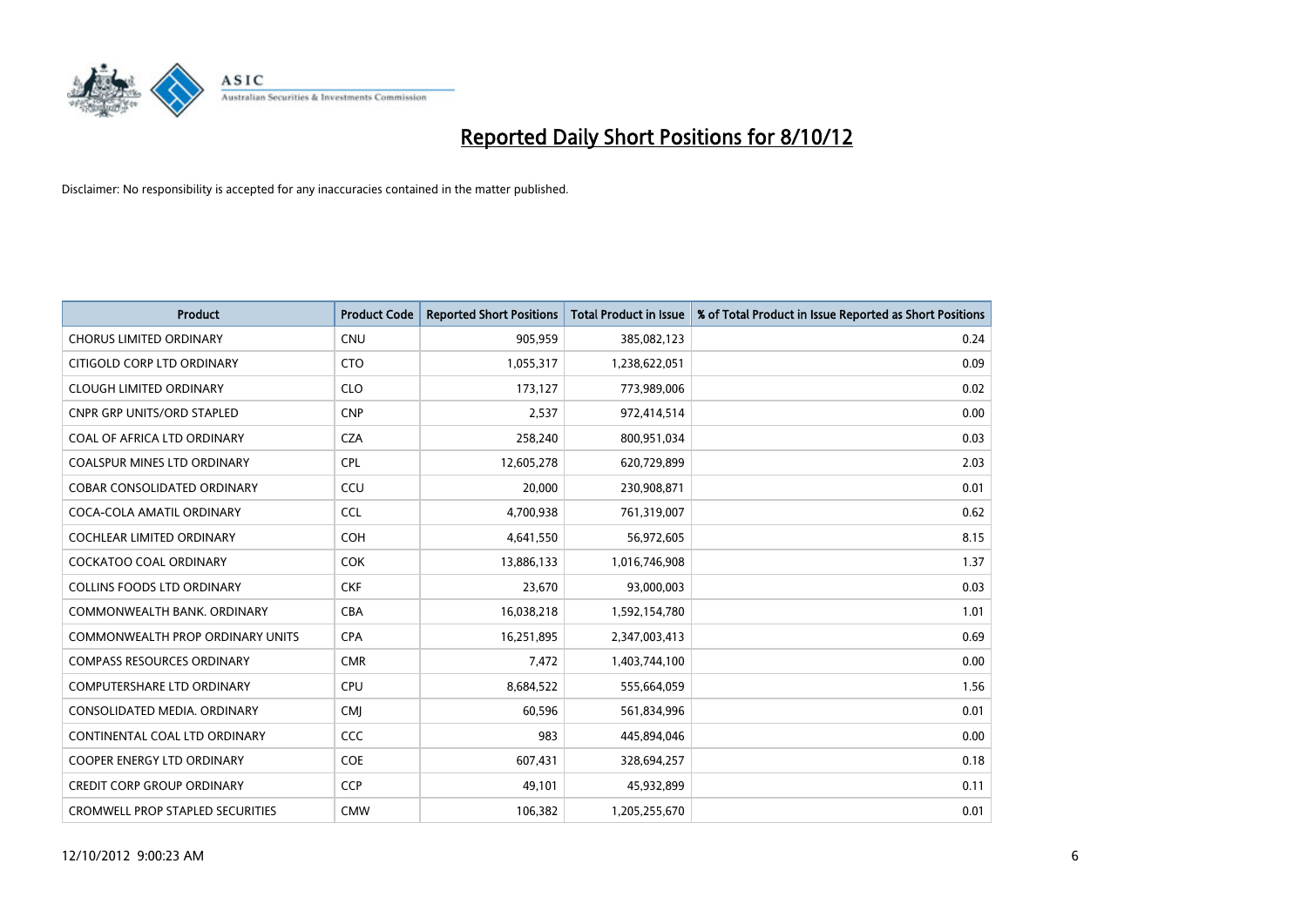

| <b>Product</b>                       | <b>Product Code</b> | <b>Reported Short Positions</b> | <b>Total Product in Issue</b> | % of Total Product in Issue Reported as Short Positions |
|--------------------------------------|---------------------|---------------------------------|-------------------------------|---------------------------------------------------------|
| <b>CROWN LIMITED ORDINARY</b>        | <b>CWN</b>          | 7,283,781                       | 728,394,185                   | 1.00                                                    |
| <b>CSG LIMITED ORDINARY</b>          | CSV                 | 790,658                         | 282,567,499                   | 0.28                                                    |
| <b>CSL LIMITED ORDINARY</b>          | <b>CSL</b>          | 3,515,972                       | 505,411,877                   | 0.70                                                    |
| <b>CSR LIMITED ORDINARY</b>          | <b>CSR</b>          | 46,260,524                      | 506,000,315                   | 9.14                                                    |
| <b>CUDECO LIMITED ORDINARY</b>       | CDU                 | 4,831,535                       | 188,183,961                   | 2.57                                                    |
| <b>CUE ENERGY RESOURCE ORDINARY</b>  | <b>CUE</b>          | 24,777                          | 698,119,720                   | 0.00                                                    |
| DART ENERGY LTD ORDINARY             | <b>DTE</b>          | 16,270,662                      | 769,340,406                   | 2.11                                                    |
| DATA#3 LIMITED ORDINARY              | <b>DTL</b>          | 50,010                          | 153,974,950                   | 0.03                                                    |
| DAVID JONES LIMITED ORDINARY         | <b>DJS</b>          | 47,574,178                      | 528,655,600                   | 9.00                                                    |
| <b>DECMIL GROUP LIMITED ORDINARY</b> | <b>DCG</b>          | 1,034,798                       | 167,567,757                   | 0.62                                                    |
| DEXUS PROPERTY GROUP STAPLED UNITS   | <b>DXS</b>          | 10,472,119                      | 4,839,024,176                 | 0.22                                                    |
| DISCOVERY METALS LTD ORDINARY        | <b>DML</b>          | 8,803,918                       | 484,771,941                   | 1.82                                                    |
| DOMINO PIZZA ENTERPR ORDINARY        | <b>DMP</b>          | 501,772                         | 70,092,674                    | 0.72                                                    |
| DORAY MINERALS LTD ORDINARY          | <b>DRM</b>          | 179,107                         | 81,626,525                    | 0.22                                                    |
| DOWNER EDI LIMITED ORDINARY          | <b>DOW</b>          | 10,083,234                      | 429,100,296                   | 2.35                                                    |
| DRILLSEARCH ENERGY ORDINARY          | <b>DLS</b>          | 2,275,026                       | 386,468,803                   | 0.59                                                    |
| DUET GROUP STAPLED US PROHIBIT.      | <b>DUE</b>          | 6,016,335                       | 1,116,638,606                 | 0.54                                                    |
| DULUXGROUP LIMITED ORDINARY          | <b>DLX</b>          | 10,273,602                      | 368,984,902                   | 2.78                                                    |
| <b>DWS LTD ORDINARY</b>              | <b>DWS</b>          | 1                               | 132,362,763                   | 0.00                                                    |
| ECHO ENTERTAINMENT ORDINARY          | EGP                 | 11,549,294                      | 825,672,730                   | 1.40                                                    |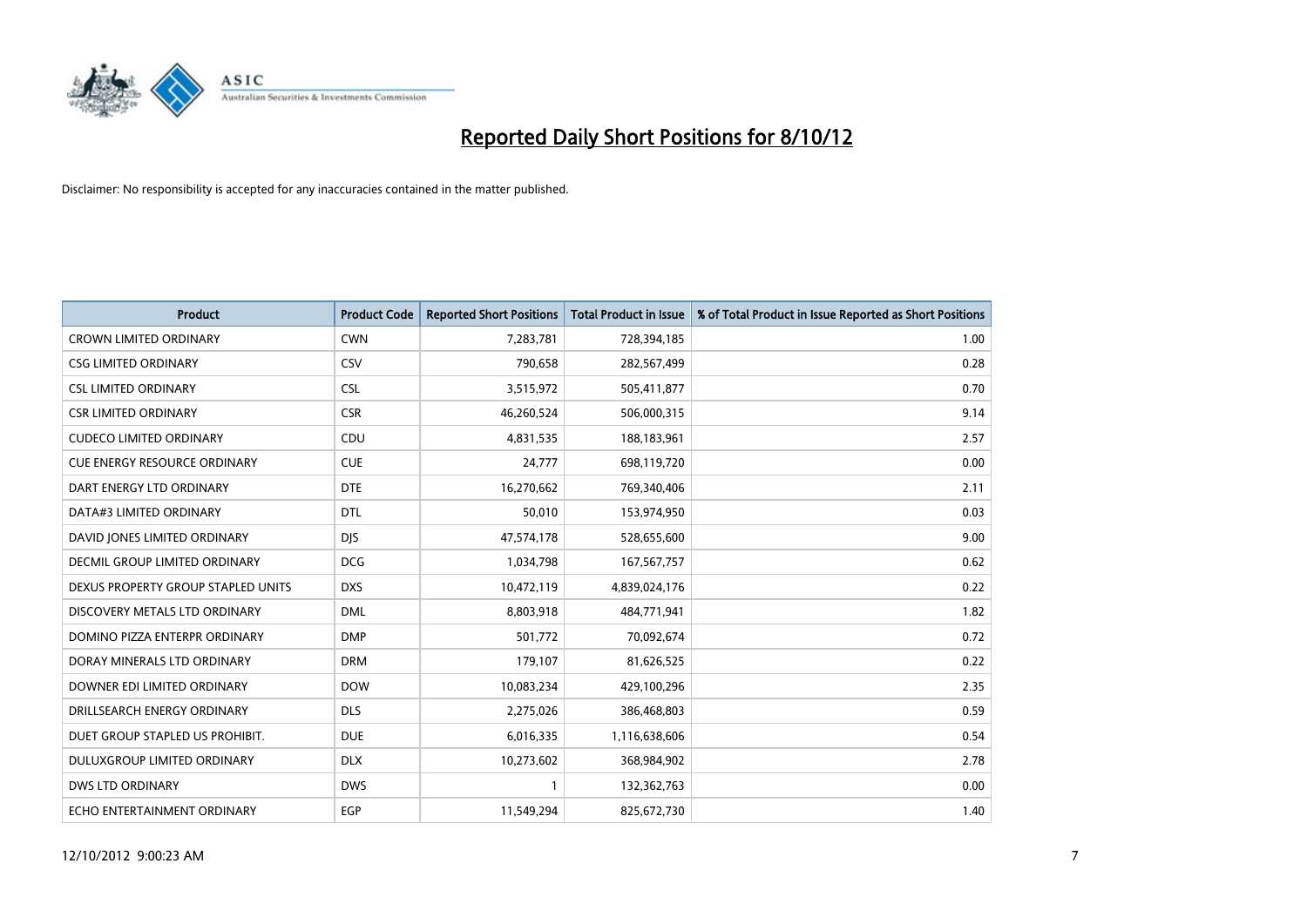

| <b>Product</b>                        | <b>Product Code</b> | <b>Reported Short Positions</b> | <b>Total Product in Issue</b> | % of Total Product in Issue Reported as Short Positions |
|---------------------------------------|---------------------|---------------------------------|-------------------------------|---------------------------------------------------------|
| ELDERS LIMITED ORDINARY               | <b>ELD</b>          | 18,333,150                      | 448,598,480                   | 4.09                                                    |
| ELEMENTAL MINERALS ORDINARY           | <b>ELM</b>          | 80,814                          | 243,614,280                   | 0.03                                                    |
| ELEMENTOS LIMITED ORDINARY            | <b>ELT</b>          | 16                              | 82,383,526                    | 0.00                                                    |
| <b>EMECO HOLDINGS ORDINARY</b>        | <b>EHL</b>          | 4,332,164                       | 631,237,586                   | 0.69                                                    |
| <b>ENDEAVOUR MIN CORP CDI 1:1</b>     | <b>EVR</b>          | 198,118                         | 124,063,901                   | 0.16                                                    |
| <b>ENERGY RESOURCES ORDINARY 'A'</b>  | <b>ERA</b>          | 6,943,894                       | 517,725,062                   | 1.34                                                    |
| <b>ENERGY WORLD CORPOR, ORDINARY</b>  | <b>EWC</b>          | 20,543,108                      | 1,734,166,672                 | 1.18                                                    |
| <b>ENVESTRA LIMITED ORDINARY</b>      | <b>ENV</b>          | 16,857,704                      | 1,572,392,111                 | 1.07                                                    |
| EQUATORIAL RES LTD ORDINARY           | EQX                 | 59,200                          | 117,235,353                   | 0.05                                                    |
| EVOLUTION MINING LTD ORDINARY         | <b>EVN</b>          | 1,255,904                       | 707,605,713                   | 0.18                                                    |
| FAIRFAX MEDIA LTD ORDINARY            | <b>FXI</b>          | 314,077,208                     | 2,351,955,725                 | 13.35                                                   |
| <b>FAR LTD ORDINARY</b>               | <b>FAR</b>          | 21,000,000                      | 2,499,846,742                 | 0.84                                                    |
| FISHER & PAYKEL H. ORDINARY           | <b>FPH</b>          | 34,877                          | 538,087,084                   | 0.01                                                    |
| FKP PROPERTY GROUP STAPLED SECURITIES | <b>FKP</b>          | 74,143,034                      | 2,251,016,386                 | 3.29                                                    |
| FLEETWOOD CORP ORDINARY               | <b>FWD</b>          | 1,351,671                       | 59,304,823                    | 2.28                                                    |
| FLETCHER BUILDING ORDINARY            | <b>FBU</b>          | 10,867,598                      | 682,866,936                   | 1.59                                                    |
| <b>FLEXIGROUP LIMITED ORDINARY</b>    | <b>FXL</b>          | 168,152                         | 286,723,056                   | 0.06                                                    |
| FLIGHT CENTRE ORDINARY                | <b>FLT</b>          | 13,330,005                      | 100,149,257                   | 13.31                                                   |
| FLINDERS MINES LTD ORDINARY           | <b>FMS</b>          | 967,150                         | 1,821,300,404                 | 0.05                                                    |
| <b>FORGE GROUP LIMITED ORDINARY</b>   | FGE                 | 518,906                         | 86,169,014                    | 0.60                                                    |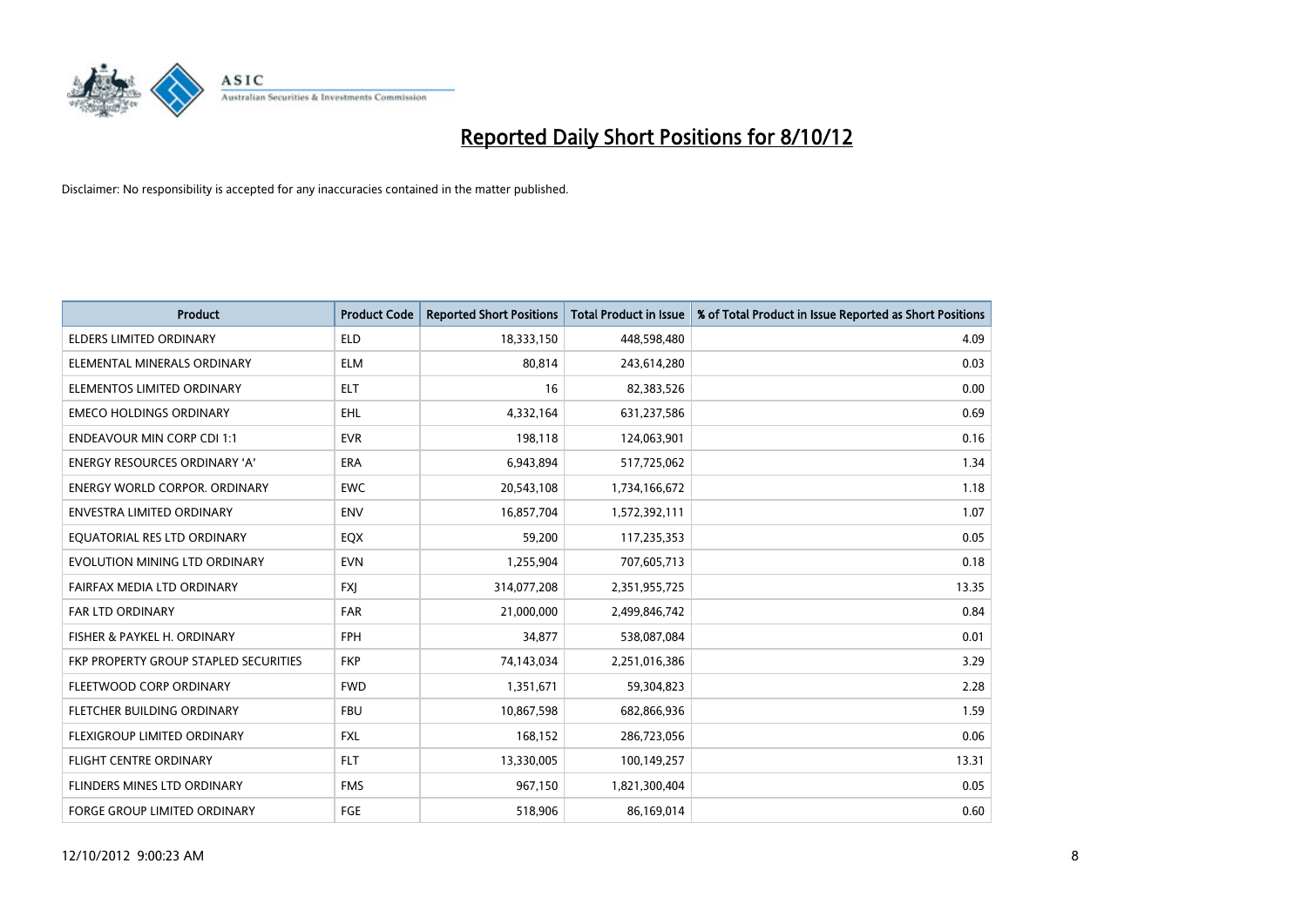

| <b>Product</b>                            | <b>Product Code</b> | <b>Reported Short Positions</b> | <b>Total Product in Issue</b> | % of Total Product in Issue Reported as Short Positions |
|-------------------------------------------|---------------------|---------------------------------|-------------------------------|---------------------------------------------------------|
| <b>FORTESCUE METALS GRP ORDINARY</b>      | <b>FMG</b>          | 218,259,273                     | 3,113,798,659                 | 7.01                                                    |
| <b>G.U.D. HOLDINGS ORDINARY</b>           | <b>GUD</b>          | 1,228,277                       | 71,341,319                    | 1.72                                                    |
| <b>G8 EDUCATION LIMITED ORDINARY</b>      | <b>GEM</b>          | 48,832                          | 236,093,926                   | 0.02                                                    |
| <b>GALAXY RESOURCES ORDINARY</b>          | <b>GXY</b>          | 3,579,725                       | 506,359,341                   | 0.71                                                    |
| <b>GENETIC TECHNOLOGIES ORDINARY</b>      | <b>GTG</b>          | 1,148,100                       | 464,771,819                   | 0.25                                                    |
| <b>GEODYNAMICS LIMITED ORDINARY</b>       | GDY                 | 850                             | 406,452,608                   | 0.00                                                    |
| <b>GINDALBIE METALS LTD ORDINARY</b>      | <b>GBG</b>          | 64,423,424                      | 1,247,487,454                 | 5.16                                                    |
| <b>GOODMAN FIELDER, ORDINARY</b>          | GFF                 | 29,646,434                      | 1,955,559,207                 | 1.52                                                    |
| <b>GOODMAN GROUP STAPLED US PROHIBIT.</b> | <b>GMG</b>          | 12,059,664                      | 1,607,517,309                 | 0.75                                                    |
| <b>GPT GROUP STAPLED SEC.</b>             | <b>GPT</b>          | 6,042,456                       | 1,766,785,075                 | 0.34                                                    |
| <b>GRAINCORP LIMITED A CLASS ORDINARY</b> | <b>GNC</b>          | 3,071,605                       | 228,241,481                   | 1.35                                                    |
| <b>GRANGE RESOURCES, ORDINARY</b>         | <b>GRR</b>          | 2,587,761                       | 1,155,487,102                 | 0.22                                                    |
| <b>GREENLAND MIN EN LTD ORDINARY</b>      | GGG                 | 3,794,931                       | 416,590,488                   | 0.91                                                    |
| <b>GRYPHON MINERALS LTD ORDINARY</b>      | GRY                 | 20,546,789                      | 348,264,983                   | 5.90                                                    |
| <b>GUILDFORD COAL LTD ORDINARY</b>        | <b>GUF</b>          | 2,251,682                       | 521,046,899                   | 0.43                                                    |
| <b>GUIARAT NRE COAL LTD ORDINARY</b>      | <b>GNM</b>          | 8,100                           | 1,123,137,858                 | 0.00                                                    |
| <b>GUNNS LIMITED ORDINARY</b>             | <b>GNS</b>          | 51,528,090                      | 848,401,559                   | 6.07                                                    |
| <b>GWA GROUP LTD ORDINARY</b>             | <b>GWA</b>          | 10,399,469                      | 302,005,514                   | 3.44                                                    |
| HARVEY NORMAN ORDINARY                    | <b>HVN</b>          | 95,587,980                      | 1,062,316,784                 | 9.00                                                    |
| <b>HASTIE GROUP LIMITED ORDINARY</b>      | <b>HST</b>          | 233.914                         | 137,353,504                   | 0.17                                                    |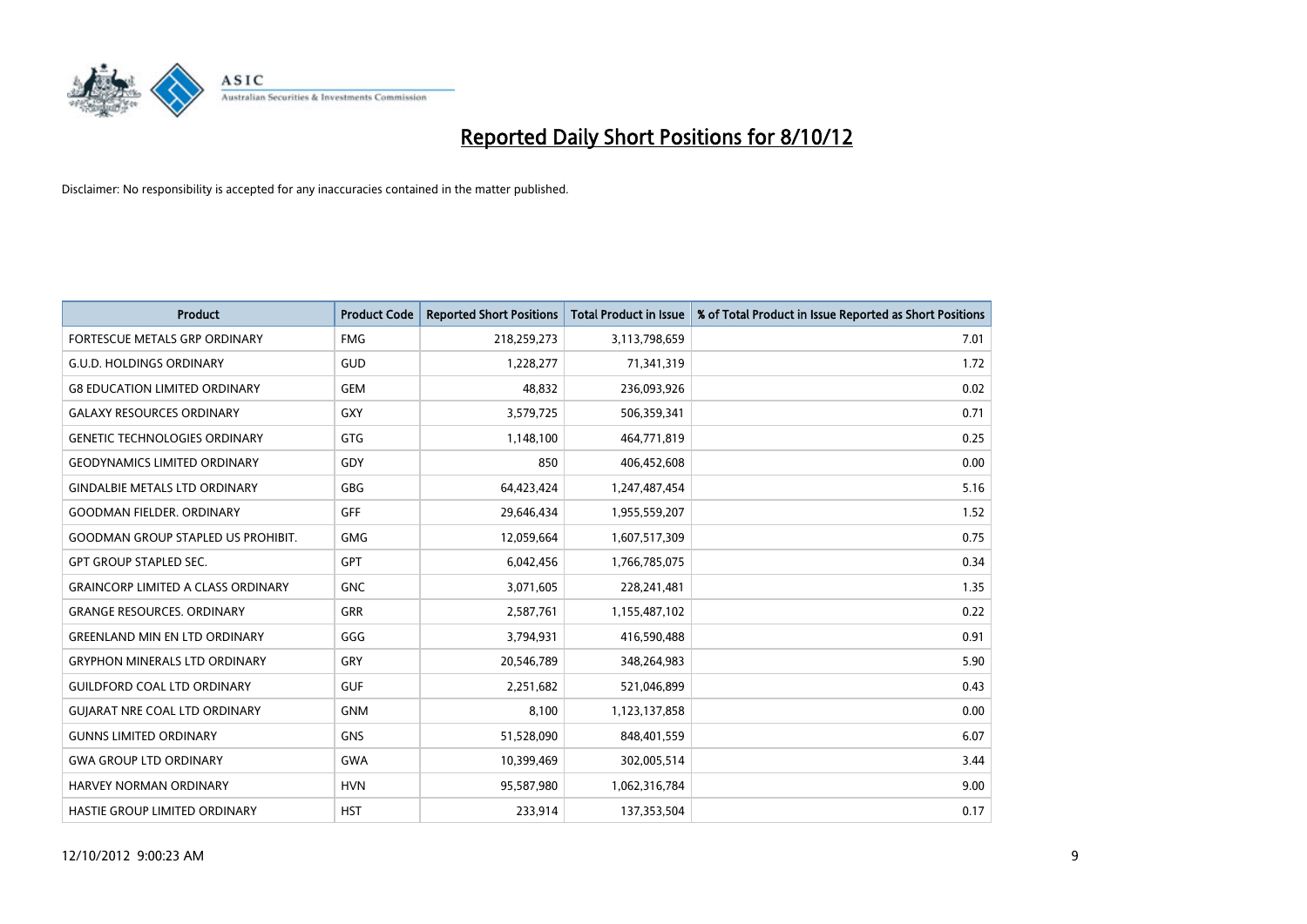

| <b>Product</b>                                | <b>Product Code</b> | <b>Reported Short Positions</b> | <b>Total Product in Issue</b> | % of Total Product in Issue Reported as Short Positions |
|-----------------------------------------------|---------------------|---------------------------------|-------------------------------|---------------------------------------------------------|
| HASTINGS DIVERSIFIED STAPLED SECURITY         | <b>HDF</b>          | 301,978                         | 530,001,072                   | 0.06                                                    |
| <b>HENDERSON GROUP CDI 1:1</b>                | <b>HGG</b>          | 6,623,561                       | 706,654,885                   | 0.94                                                    |
| HFA HOLDINGS LIMITED ORDINARY                 | <b>HFA</b>          | 3.809                           | 117,332,831                   | 0.00                                                    |
| HILLGROVE RES LTD ORDINARY                    | <b>HGO</b>          | 2,546,474                       | 1,022,760,221                 | 0.25                                                    |
| HILLS HOLDINGS LTD ORDINARY                   | <b>HIL</b>          | 2,577,141                       | 246,500,444                   | 1.05                                                    |
| HORIZON OIL LIMITED ORDINARY                  | <b>HZN</b>          | 26,384,170                      | 1,130,811,515                 | 2.33                                                    |
| <b>ICON ENERGY LIMITED ORDINARY</b>           | <b>ICN</b>          | 72                              | 469,301,394                   | 0.00                                                    |
| <b>IINET LIMITED ORDINARY</b>                 | <b>IIN</b>          | 7,481                           | 161,038,847                   | 0.00                                                    |
| <b>ILUKA RESOURCES ORDINARY</b>               | ILU                 | 48,478,950                      | 418,700,517                   | 11.58                                                   |
| <b>IMDEX LIMITED ORDINARY</b>                 | <b>IMD</b>          | 2,100,931                       | 208,235,426                   | 1.01                                                    |
| <b>INCITEC PIVOT ORDINARY</b>                 | IPL                 | 7,896,947                       | 1,628,730,107                 | 0.48                                                    |
| <b>INDEPENDENCE GROUP ORDINARY</b>            | <b>IGO</b>          | 11,801,200                      | 232,882,535                   | 5.07                                                    |
| INDOPHIL RESOURCES ORDINARY                   | <b>IRN</b>          | 1,182,442                       | 1,203,146,194                 | 0.10                                                    |
| <b>INDUSTREA LIMITED ORDINARY</b>             | IDL                 | 8,773,830                       | 370,268,218                   | 2.37                                                    |
| <b>INFIGEN ENERGY STAPLED SECURITIES</b>      | <b>IFN</b>          | 3,274,557                       | 762,265,972                   | 0.43                                                    |
| INSURANCE AUSTRALIA ORDINARY                  | IAG                 | 5,704,845                       | 2,079,034,021                 | 0.27                                                    |
| INTEGRA MINING LTD. ORDINARY                  | <b>IGR</b>          | 892,459                         | 934,440,899                   | 0.10                                                    |
| <b>INTREPID MINES ORDINARY</b>                | <b>IAU</b>          | 6,174,996                       | 553,721,671                   | 1.12                                                    |
| <b>INVESTA OFFICE FUND STAPLED SECURITIES</b> | <b>IOF</b>          | 2,715,187                       | 614,047,458                   | 0.44                                                    |
| <b>INVOCARE LIMITED ORDINARY</b>              | IVC                 | 3,354,722                       | 110,030,298                   | 3.05                                                    |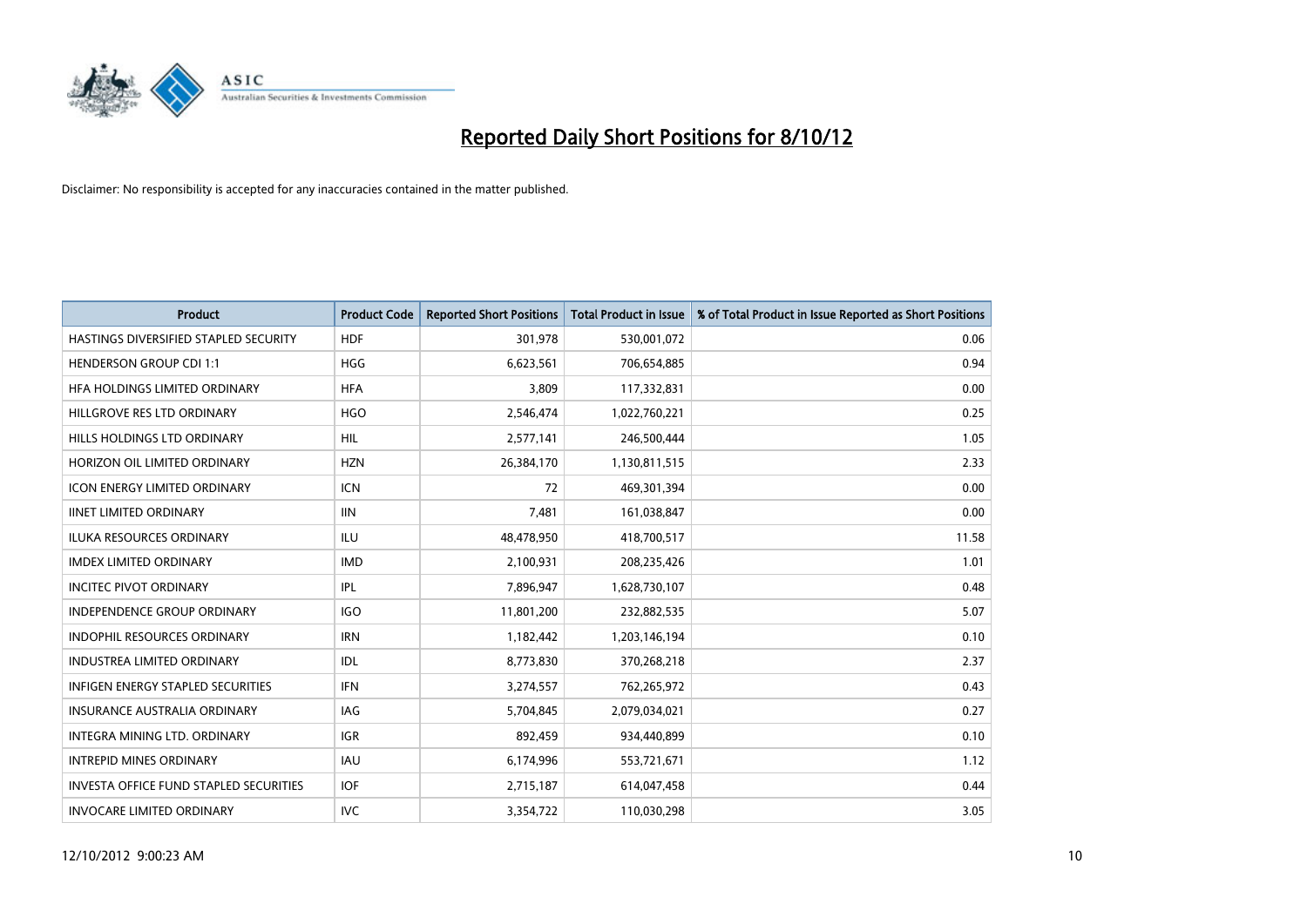

| <b>Product</b>                            | <b>Product Code</b> | <b>Reported Short Positions</b> | <b>Total Product in Issue</b> | % of Total Product in Issue Reported as Short Positions |
|-------------------------------------------|---------------------|---------------------------------|-------------------------------|---------------------------------------------------------|
| <b>ION LIMITED ORDINARY</b>               | <b>ION</b>          | 164,453                         | 256,365,105                   | 0.06                                                    |
| <b>IOOF HOLDINGS LTD ORDINARY</b>         | <b>IFL</b>          | 2,345,488                       | 229,794,395                   | 1.02                                                    |
| <b>IRESS LIMITED ORDINARY</b>             | <b>IRE</b>          | 2,519,650                       | 128,620,231                   | 1.96                                                    |
| <b>IRON ORE HOLDINGS ORDINARY</b>         | <b>IOH</b>          | 39,352                          | 161,174,005                   | 0.02                                                    |
| ISHARES MSCI AUS 200 ISHARES MSCI AUS 200 | <b>IOZ</b>          | 9.083                           | 6,006,227                     | 0.15                                                    |
| ISHARES MSCI EM MKTS CDI 1:1              | IEM                 | 13,667                          | 425,700,000                   | 0.00                                                    |
| <b>ISHARES S&amp;P EU 350 CDI 1:1</b>     | IEU                 | 21,185                          | 50,800,000                    | 0.04                                                    |
| <b>IVANHOE AUSTRALIA ORDINARY</b>         | <b>IVA</b>          | 2,176,550                       | 555,583,643                   | 0.39                                                    |
| JAMES HARDIE INDUST CHESS DEPOSITARY INT  | <b>IHX</b>          | 9,334,861                       | 439,555,152                   | 2.12                                                    |
| <b>JB HI-FI LIMITED ORDINARY</b>          | <b>IBH</b>          | 22,124,216                      | 98,850,643                    | 22.38                                                   |
| <b>JUPITER MINES ORDINARY</b>             | <b>IMS</b>          | 481                             | 2,281,835,383                 | 0.00                                                    |
| <b>KAGARA LTD ORDINARY</b>                | <b>KZL</b>          | 3,000,879                       | 798,953,117                   | 0.38                                                    |
| KANGAROO RES LTD ORDINARY                 | <b>KRL</b>          | 144,005                         | 3,434,430,012                 | 0.00                                                    |
| KAROON GAS AUSTRALIA ORDINARY             | <b>KAR</b>          | 1,459,265                       | 221,420,769                   | 0.66                                                    |
| KATHMANDU HOLD LTD ORDINARY               | <b>KMD</b>          | 674,762                         | 200,165,940                   | 0.34                                                    |
| <b>KBL MINING LIMITED ORDINARY</b>        | <b>KBL</b>          | 1,820                           | 292,335,629                   | 0.00                                                    |
| <b>KENTOR GOLD LIMITED ORDINARY</b>       | KGL                 | 275                             | 140,040,563                   | 0.00                                                    |
| KINGSGATE CONSOLID. ORDINARY              | <b>KCN</b>          | 7,963,431                       | 151,744,838                   | 5.25                                                    |
| KINGSROSE MINING LTD ORDINARY             | <b>KRM</b>          | 70,540                          | 289,893,617                   | 0.02                                                    |
| LEIGHTON HOLDINGS ORDINARY                | LEI                 | 14,361,098                      | 337,088,765                   | 4.26                                                    |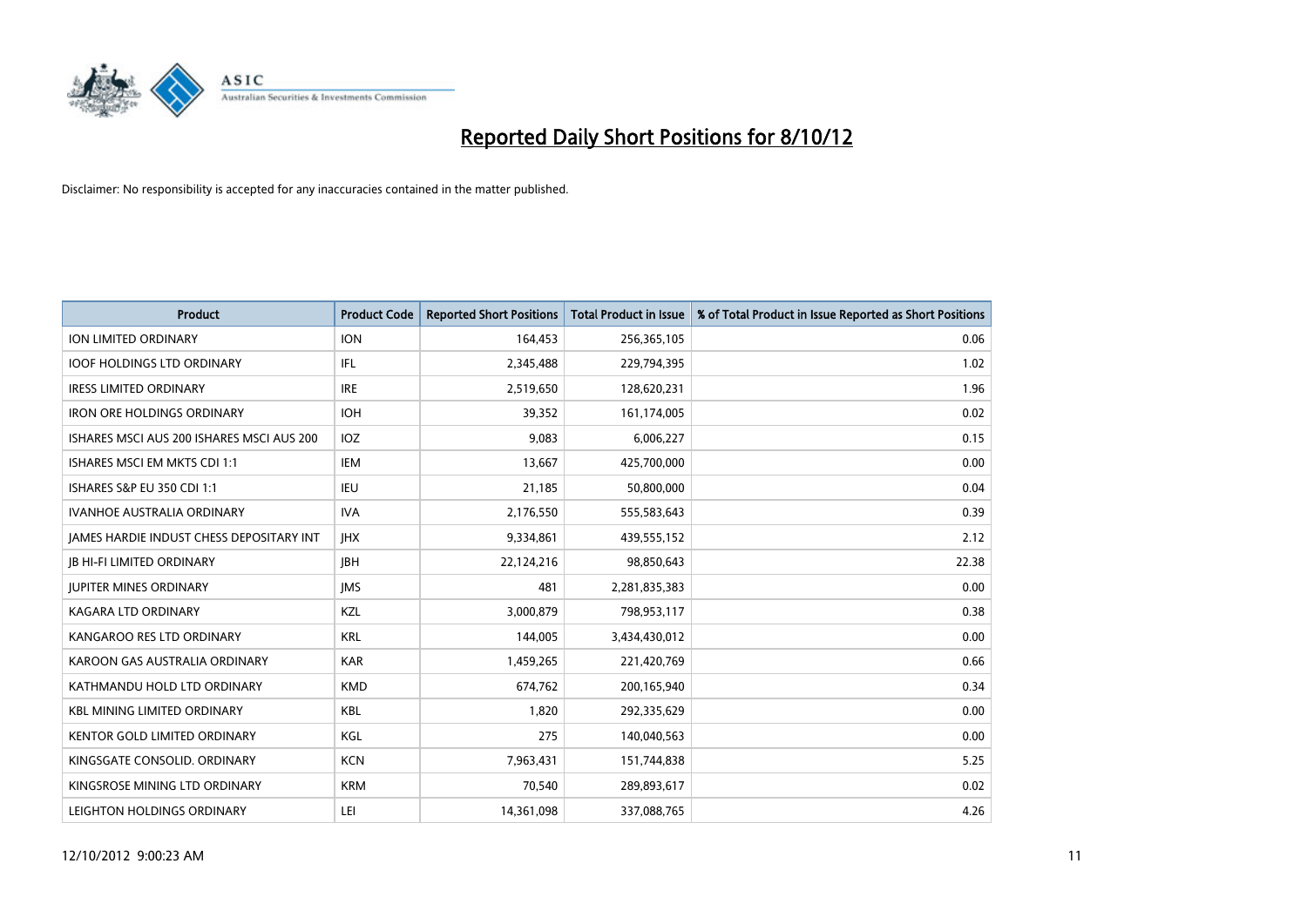

| <b>Product</b>                        | <b>Product Code</b> | <b>Reported Short Positions</b> | <b>Total Product in Issue</b> | % of Total Product in Issue Reported as Short Positions |
|---------------------------------------|---------------------|---------------------------------|-------------------------------|---------------------------------------------------------|
| LEND LEASE GROUP UNIT/ORD STAPLED     | LLC                 | 5,459,485                       | 574,351,883                   | 0.95                                                    |
| LINC ENERGY LTD ORDINARY              | <b>LNC</b>          | 16,563,676                      | 504,487,631                   | 3.28                                                    |
| LIQUEFIED NATURAL ORDINARY            | <b>LNG</b>          | 272,800                         | 267,699,015                   | 0.10                                                    |
| LYNAS CORPORATION ORDINARY            | <b>LYC</b>          | 234,744,456                     | 1,716,159,363                 | 13.68                                                   |
| M2 TELECOMMUNICATION ORDINARY         | <b>MTU</b>          | 4,287,436                       | 156,806,954                   | 2.73                                                    |
| <b>MACA LIMITED ORDINARY</b>          | <b>MLD</b>          | 68,612                          | 150,000,000                   | 0.05                                                    |
| <b>MACMAHON HOLDINGS ORDINARY</b>     | <b>MAH</b>          | 6,550,976                       | 741,316,038                   | 0.88                                                    |
| MACQ ATLAS ROADS GRP ORDINARY STAPLED | <b>MOA</b>          | 3,736,385                       | 478,531,436                   | 0.78                                                    |
| MACQUARIE GROUP LTD ORDINARY          | <b>MOG</b>          | 8,179,880                       | 339,207,464                   | 2.41                                                    |
| MAGELLAN FIN GRP LTD ORDINARY         | <b>MFG</b>          | 7,851                           | 152,558,341                   | 0.01                                                    |
| MAGELLAN FLAGSHIP ORDINARY            | <b>MFF</b>          | 424                             | 344,844,354                   | 0.00                                                    |
| <b>MARENGO MINING ORDINARY</b>        | <b>MGO</b>          | 39,850                          | 1,137,720,551                 | 0.00                                                    |
| MATRIX C & E LTD ORDINARY             | <b>MCE</b>          | 3,301,654                       | 94,555,428                    | 3.49                                                    |
| <b>MAVERICK DRILLING ORDINARY</b>     | <b>MAD</b>          | 3,703,886                       | 452,726,751                   | 0.82                                                    |
| MAYNE PHARMA LTD ORDINARY             | <b>MYX</b>          | 39,000                          | 152,153,044                   | 0.03                                                    |
| MCMILLAN SHAKESPEARE ORDINARY         | <b>MMS</b>          | 27,912                          | 74,523,965                    | 0.04                                                    |
| MEDUSA MINING LTD ORDINARY            | <b>MML</b>          | 1,422,436                       | 188,903,911                   | 0.75                                                    |
| MELBOURNE IT LIMITED ORDINARY         | <b>MLB</b>          | 493,224                         | 81,965,992                    | 0.60                                                    |
| MEO AUSTRALIA LTD ORDINARY            | <b>MEO</b>          | 4,117,050                       | 539,913,260                   | 0.76                                                    |
| MERMAID MARINE ORDINARY               | <b>MRM</b>          | 1,671,782                       | 223,551,342                   | 0.75                                                    |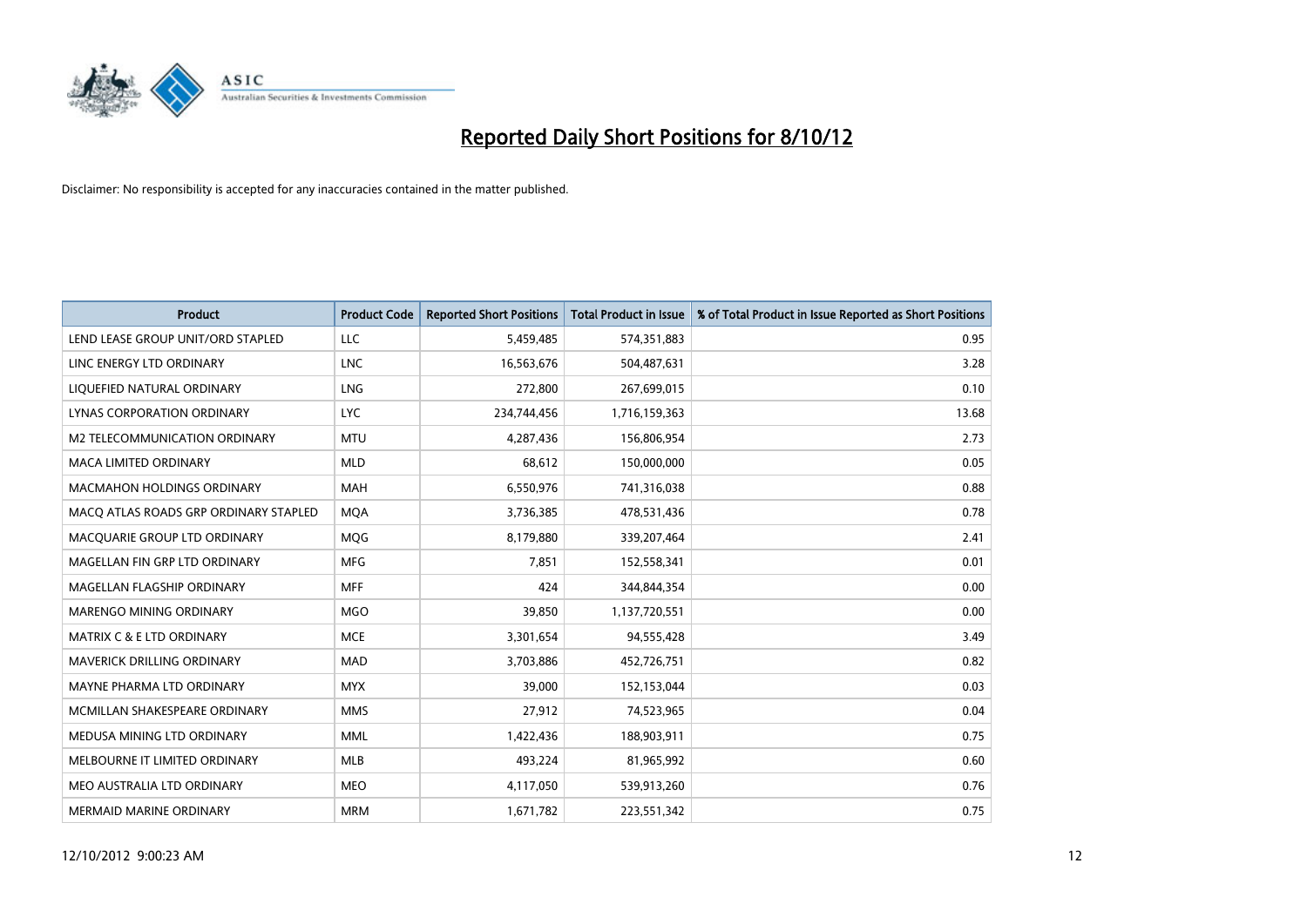

| <b>Product</b>                       | <b>Product Code</b> | <b>Reported Short Positions</b> | <b>Total Product in Issue</b> | % of Total Product in Issue Reported as Short Positions |
|--------------------------------------|---------------------|---------------------------------|-------------------------------|---------------------------------------------------------|
| MESOBLAST LIMITED ORDINARY           | <b>MSB</b>          | 18,291,166                      | 284,478,361                   | 6.43                                                    |
| METALS X LIMITED ORDINARY            | <b>MLX</b>          | 2,654,668                       | 1,316,663,257                 | 0.20                                                    |
| METCASH LIMITED ORDINARY             | <b>MTS</b>          | 54,559,133                      | 880,704,786                   | 6.19                                                    |
| METGASCO LIMITED ORDINARY            | <b>MEL</b>          | 668,769                         | 391,724,302                   | 0.17                                                    |
| METMINCO LIMITED ORDINARY            | <b>MNC</b>          | 264,456                         | 1,749,541,573                 | 0.02                                                    |
| MICLYN EXP OFFSHR ORDINARY           | <b>MIO</b>          | 98,183                          | 278,639,188                   | 0.04                                                    |
| MILTON CORPORATION ORDINARY          | <b>MLT</b>          | 12,800                          | 121,625,655                   | 0.01                                                    |
| MINCOR RESOURCES NL ORDINARY         | <b>MCR</b>          | 2,310,655                       | 188,208,274                   | 1.23                                                    |
| MINERAL DEPOSITS ORDINARY            | <b>MDL</b>          | 454,776                         | 83,538,786                    | 0.54                                                    |
| MINERAL RESOURCES, ORDINARY          | <b>MIN</b>          | 5,747,531                       | 185,006,018                   | 3.11                                                    |
| MIRABELA NICKEL LTD ORDINARY         | <b>MBN</b>          | 13,567,014                      | 876,582,736                   | 1.55                                                    |
| MIRVAC GROUP STAPLED SECURITIES      | <b>MGR</b>          | 28,692,023                      | 3,425,587,451                 | 0.84                                                    |
| MOLOPO ENERGY LTD ORDINARY           | <b>MPO</b>          | 655,312                         | 245,849,711                   | 0.27                                                    |
| <b>MONADELPHOUS GROUP ORDINARY</b>   | <b>MND</b>          | 4,852,151                       | 90,663,543                    | 5.35                                                    |
| MORTGAGE CHOICE LTD ORDINARY         | <b>MOC</b>          | 2,450,632                       | 122,819,572                   | 2.00                                                    |
| MOUNT GIBSON IRON ORDINARY           | <b>MGX</b>          | 35,807,985                      | 1,085,728,430                 | 3.30                                                    |
| <b>MURCHISON METALS LTD ORDINARY</b> | <b>MMX</b>          | 1,151,662                       | 450,427,346                   | 0.26                                                    |
| MYER HOLDINGS LTD ORDINARY           | <b>MYR</b>          | 70,307,182                      | 583,384,551                   | 12.05                                                   |
| <b>MYSTATE LIMITED ORDINARY</b>      | <b>MYS</b>          | 20,991                          | 87,012,663                    | 0.02                                                    |
| NATIONAL AUST. BANK ORDINARY         | <b>NAB</b>          | 12,660,880                      | 2,297,237,138                 | 0.55                                                    |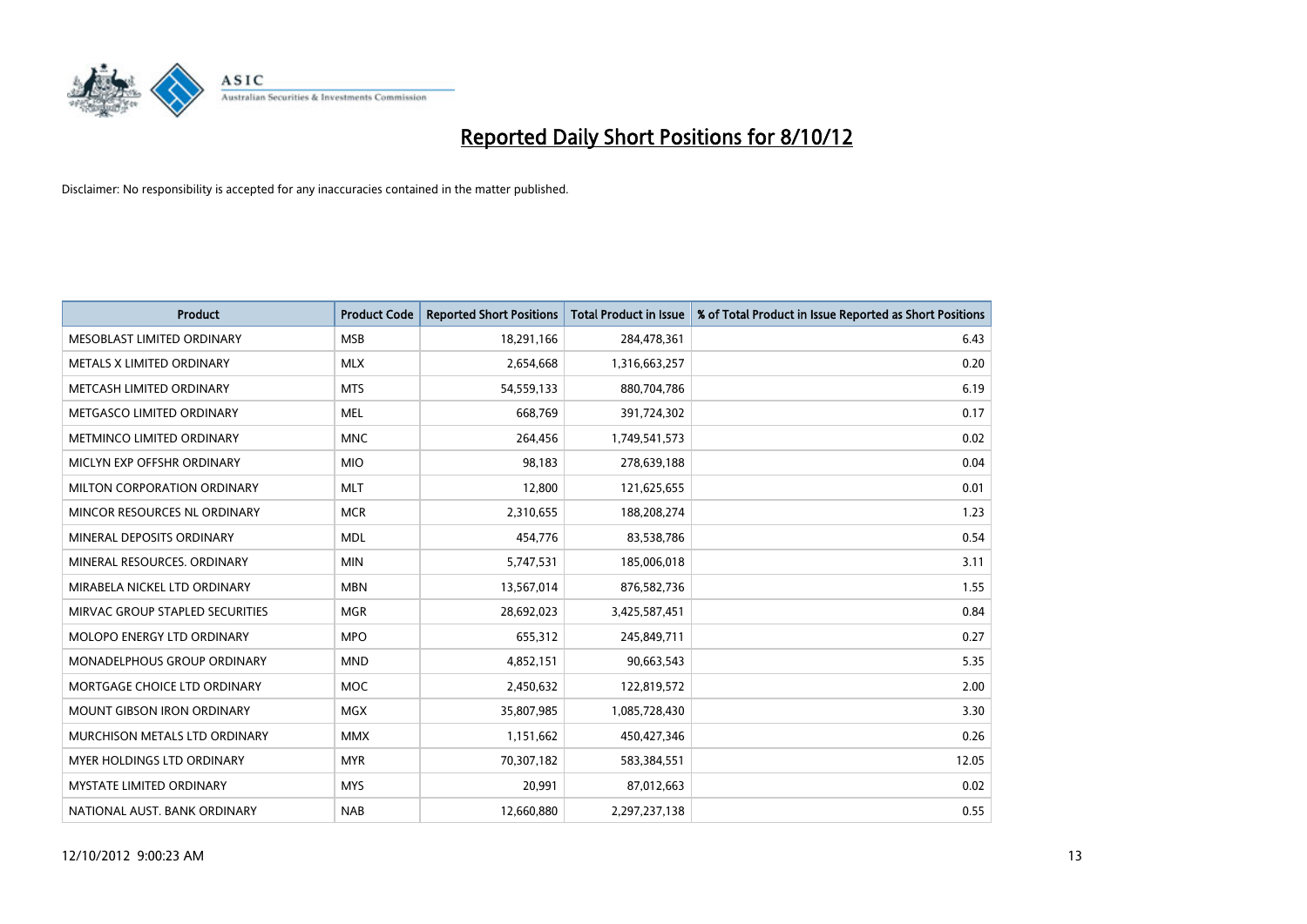

| <b>Product</b>                | <b>Product Code</b> | <b>Reported Short Positions</b> | <b>Total Product in Issue</b> | % of Total Product in Issue Reported as Short Positions |
|-------------------------------|---------------------|---------------------------------|-------------------------------|---------------------------------------------------------|
| NAVITAS LIMITED ORDINARY      | <b>NVT</b>          | 10,822,342                      | 375,367,918                   | 2.88                                                    |
| NEON ENERGY LIMITED ORDINARY  | <b>NEN</b>          | 5,055,665                       | 509,439,518                   | 0.99                                                    |
| NEW HOPE CORPORATION ORDINARY | <b>NHC</b>          | 3,261,445                       | 830,526,815                   | 0.39                                                    |
| NEW STANDARD ENERGY ORDINARY  | <b>NSE</b>          | 501,690                         | 305,331,847                   | 0.16                                                    |
| NEWCREST MINING ORDINARY      | <b>NCM</b>          | 2,554,716                       | 765,000,000                   | 0.33                                                    |
| NEWS CORP A NON-VOTING CDI    | <b>NWSLV</b>        | 3,489,588                       | 1,556,223,261                 | 0.22                                                    |
| NEWS CORP B VOTING CDI        | <b>NWS</b>          | 1,973,328                       | 798,520,953                   | 0.25                                                    |
| NEWSAT LIMITED ORDINARY       | <b>NWT</b>          | 70,000                          | 233,052,157                   | 0.03                                                    |
| NEXTDC LIMITED ORDINARY       | <b>NXT</b>          | 2,649,101                       | 150,602,388                   | 1.76                                                    |
| NEXUS ENERGY LIMITED ORDINARY | <b>NXS</b>          | 2,676,303                       | 1,329,821,159                 | 0.20                                                    |
| NIB HOLDINGS LIMITED ORDINARY | <b>NHF</b>          | 137,122                         | 439,004,182                   | 0.03                                                    |
| NIDO PETROLEUM ORDINARY       | <b>NDO</b>          | 105,313                         | 1,390,829,818                 | 0.01                                                    |
| NOBLE MINERAL RES ORDINARY    | <b>NMG</b>          | 4,604,657                       | 655,522,952                   | 0.70                                                    |
| NORFOLK GROUP ORDINARY        | <b>NFK</b>          | 350                             | 158,890,730                   | 0.00                                                    |
| NORTHERN IRON LTD ORDINARY    | <b>NFE</b>          | 9,333,940                       | 369,980,113                   | 2.52                                                    |
| NORTHERN MIN LTD ORDINARY     | <b>NTU</b>          | 61,868                          | 208,877,285                   | 0.03                                                    |
| NORTHERN STAR ORDINARY        | <b>NST</b>          | 956,684                         | 423,968,168                   | 0.23                                                    |
| NRW HOLDINGS LIMITED ORDINARY | <b>NWH</b>          | 4,756,481                       | 278,888,011                   | 1.71                                                    |
| NUFARM LIMITED ORDINARY       | <b>NUF</b>          | 6,982,332                       | 262,142,247                   | 2.66                                                    |
| OAKTON LIMITED ORDINARY       | <b>OKN</b>          | 117,931                         | 91,721,874                    | 0.13                                                    |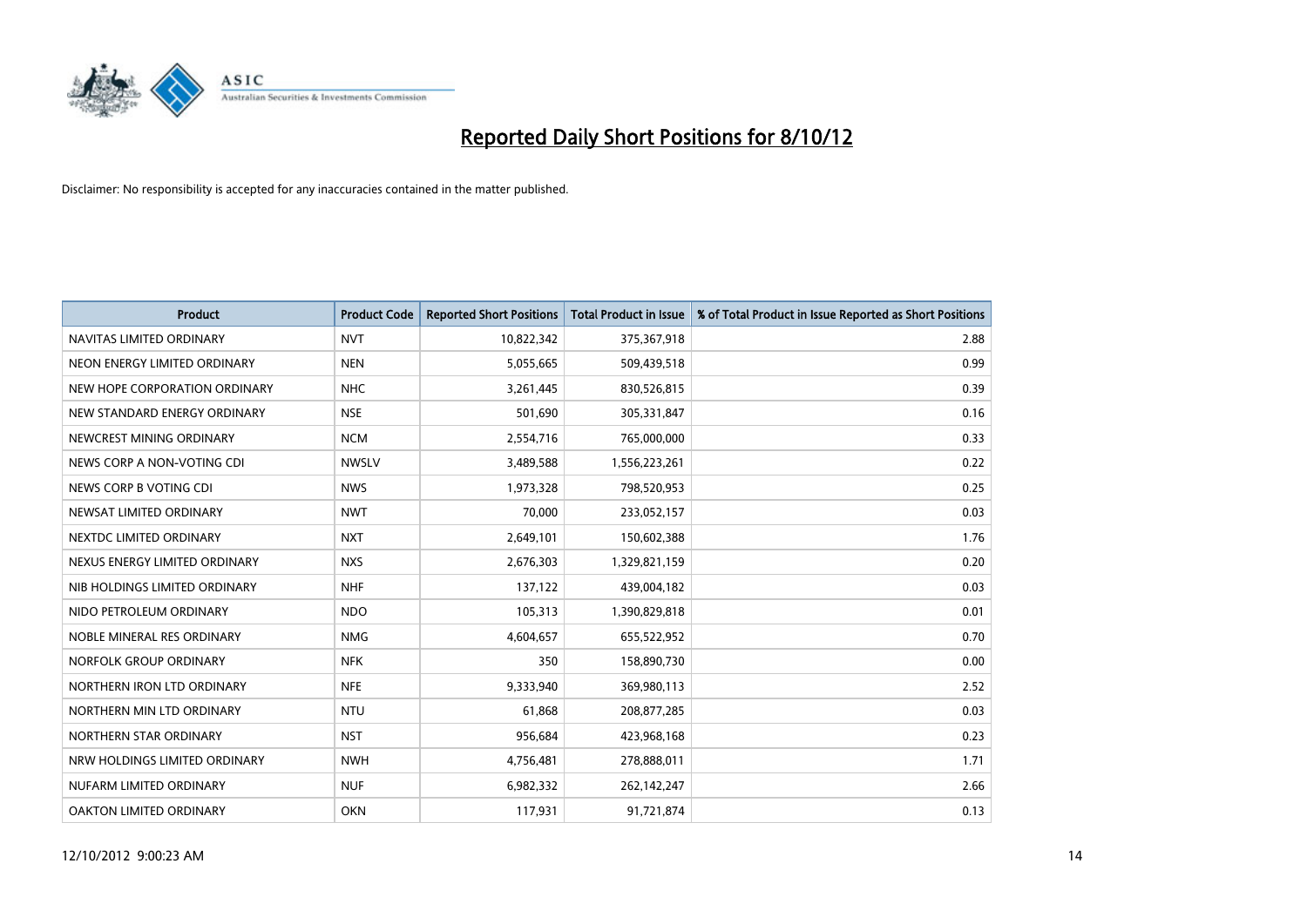

| <b>Product</b>                        | <b>Product Code</b> | <b>Reported Short Positions</b> | <b>Total Product in Issue</b> | % of Total Product in Issue Reported as Short Positions |
|---------------------------------------|---------------------|---------------------------------|-------------------------------|---------------------------------------------------------|
| OCEANAGOLD CORP. CHESS DEPOSITARY INT | <b>OGC</b>          | 1,472,182                       | 263, 187, 264                 | 0.56                                                    |
| OIL SEARCH LTD ORDINARY               | <b>OSH</b>          | 4,123,380                       | 1,331,356,047                 | 0.31                                                    |
| OM HOLDINGS LIMITED ORDINARY          | <b>OMH</b>          | 4,245,022                       | 673,423,337                   | 0.63                                                    |
| ORICA LIMITED ORDINARY                | ORI                 | 2,184,875                       | 365,642,802                   | 0.60                                                    |
| ORIGIN ENERGY ORDINARY                | <b>ORG</b>          | 8,845,371                       | 1,093,602,431                 | 0.81                                                    |
| OROCOBRE LIMITED ORDINARY             | <b>ORE</b>          | 309,991                         | 103,195,029                   | 0.30                                                    |
| OROTONGROUP LIMITED ORDINARY          | <b>ORL</b>          | 179,955                         | 40,880,902                    | 0.44                                                    |
| OZ MINERALS ORDINARY                  | OZL                 | 5,505,475                       | 303,470,022                   | 1.81                                                    |
| PACIFIC BRANDS ORDINARY               | <b>PBG</b>          | 8,133,596                       | 912,915,695                   | 0.89                                                    |
| PALADIN ENERGY LTD ORDINARY           | <b>PDN</b>          | 66,730,906                      | 836,825,651                   | 7.97                                                    |
| PANAUST LIMITED ORDINARY              | <b>PNA</b>          | 2,806,440                       | 605,443,685                   | 0.46                                                    |
| PANCONTINENTAL OIL ORDINARY           | <b>PCL</b>          | 352,706                         | 1,148,744,096                 | 0.03                                                    |
| PANORAMIC RESOURCES ORDINARY          | PAN                 | 2,406,026                       | 255,681,195                   | 0.94                                                    |
| PAPERLINX LIMITED ORDINARY            | <b>PPX</b>          | 67,945                          | 609,280,761                   | 0.01                                                    |
| PAPILLON RES LTD ORDINARY             | <b>PIR</b>          | 3,247,178                       | 248,800,149                   | 1.31                                                    |
| PEET LIMITED ORDINARY                 | <b>PPC</b>          | 2,601,871                       | 321,013,141                   | 0.81                                                    |
| PERILYA LIMITED ORDINARY              | PEM                 | 45,902                          | 769,316,426                   | 0.01                                                    |
| PERPETUAL LIMITED ORDINARY            | <b>PPT</b>          | 2,215,010                       | 41,980,678                    | 5.28                                                    |
| PERSEUS MINING LTD ORDINARY           | PRU                 | 8,253,483                       | 457,962,088                   | 1.80                                                    |
| PHARMAXIS LTD ORDINARY                | <b>PXS</b>          | 5,140,928                       | 307,888,389                   | 1.67                                                    |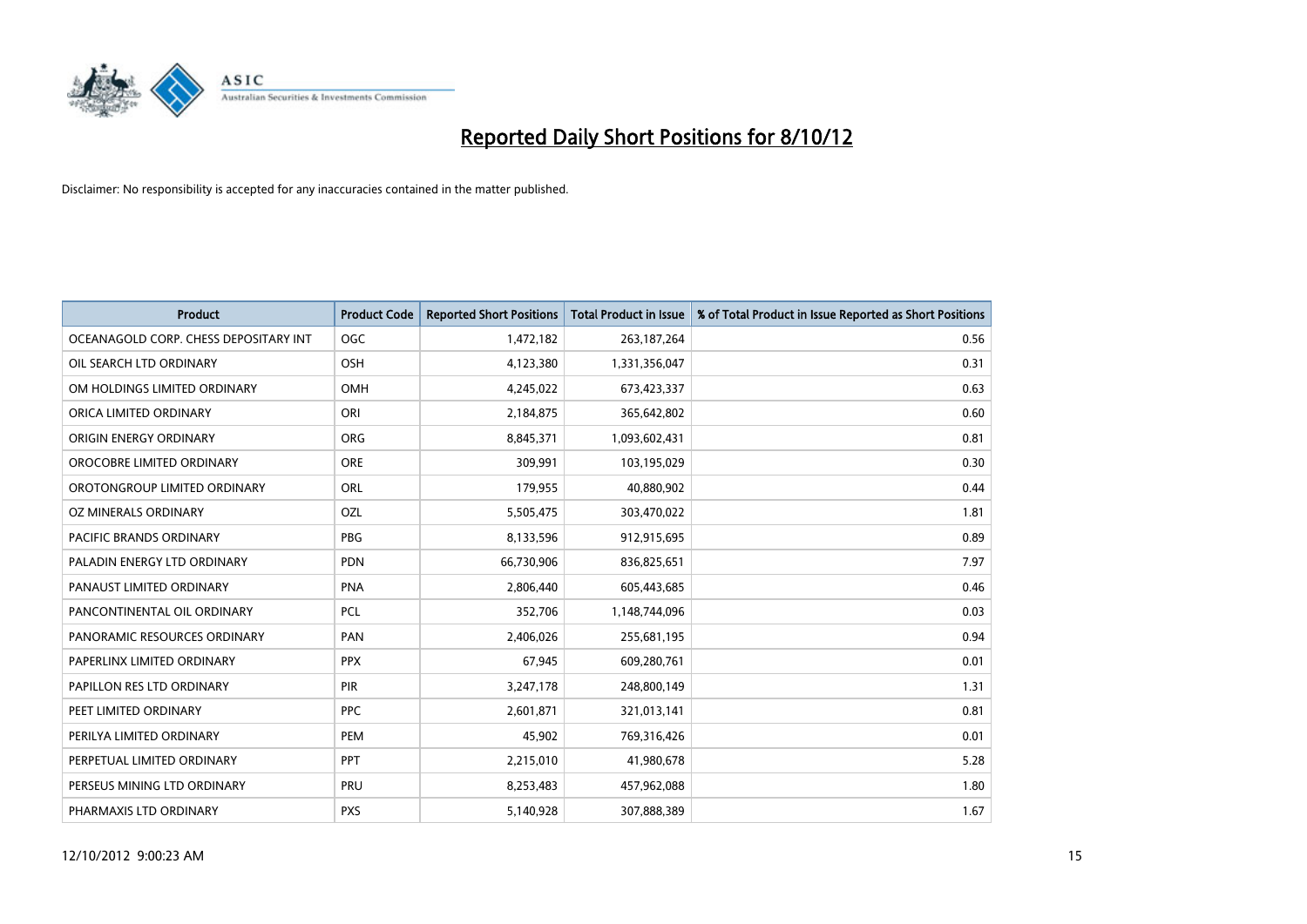

| <b>Product</b>                      | <b>Product Code</b> | <b>Reported Short Positions</b> | <b>Total Product in Issue</b> | % of Total Product in Issue Reported as Short Positions |
|-------------------------------------|---------------------|---------------------------------|-------------------------------|---------------------------------------------------------|
| PLATINUM ASSET ORDINARY             | <b>PTM</b>          | 10,753,154                      | 561,347,878                   | 1.92                                                    |
| PLATINUM AUSTRALIA ORDINARY         | <b>PLA</b>          | 836,127                         | 504,968,043                   | 0.17                                                    |
| PMI GOLD CORP CDI 1:1               | <b>PVM</b>          | 27,243                          | 73,075,149                    | 0.04                                                    |
| PMP LIMITED ORDINARY                | <b>PMP</b>          | 146,499                         | 323,781,124                   | 0.05                                                    |
| PREMIER INVESTMENTS ORDINARY        | <b>PMV</b>          | 555,339                         | 155,260,478                   | 0.36                                                    |
| PRIMA BIOMED LTD ORDINARY           | <b>PRR</b>          | 4,875,000                       | 1,066,063,388                 | 0.46                                                    |
| PRIMARY HEALTH CARE ORDINARY        | PRY                 | 21,605,907                      | 501,717,314                   | 4.31                                                    |
| PRIMEAG AUSTRALIA ORDINARY          | PAG                 | 128,099                         | 266,394,444                   | 0.05                                                    |
| PROGRAMMED ORDINARY                 | <b>PRG</b>          | 483,463                         | 118,175,280                   | 0.41                                                    |
| OANTAS AIRWAYS ORDINARY             | QAN                 | 21,851,286                      | 2,265,123,620                 | 0.96                                                    |
| OBE INSURANCE GROUP ORDINARY        | <b>OBE</b>          | 56,482,798                      | 1,181,684,901                 | 4.78                                                    |
| OR NATIONAL LIMITED ORDINARY        | <b>ORN</b>          | 16,529,107                      | 2,426,618,941                 | 0.68                                                    |
| ORXPHARMA LTD ORDINARY              | <b>QRX</b>          | 96,662                          | 144,577,206                   | 0.07                                                    |
| <b>OUBE LOGISTICS HLDG ORDINARY</b> | <b>OUB</b>          | 7,118,879                       | 921,407,185                   | 0.77                                                    |
| RAMELIUS RESOURCES ORDINARY         | <b>RMS</b>          | 1,950,831                       | 336,256,949                   | 0.58                                                    |
| RAMSAY HEALTH CARE ORDINARY         | <b>RHC</b>          | 2,389,498                       | 202,081,252                   | 1.18                                                    |
| <b>RCR TOMLINSON ORDINARY</b>       | <b>RCR</b>          | 152,263                         | 132,406,265                   | 0.11                                                    |
| <b>REA GROUP ORDINARY</b>           | <b>REA</b>          | 117,408                         | 131,714,699                   | 0.09                                                    |
| <b>RECKON LIMITED ORDINARY</b>      | <b>RKN</b>          | 814,897                         | 129,488,015                   | 0.63                                                    |
| <b>RED 5 LIMITED ORDINARY</b>       | <b>RED</b>          | 85,132                          | 135,488,008                   | 0.06                                                    |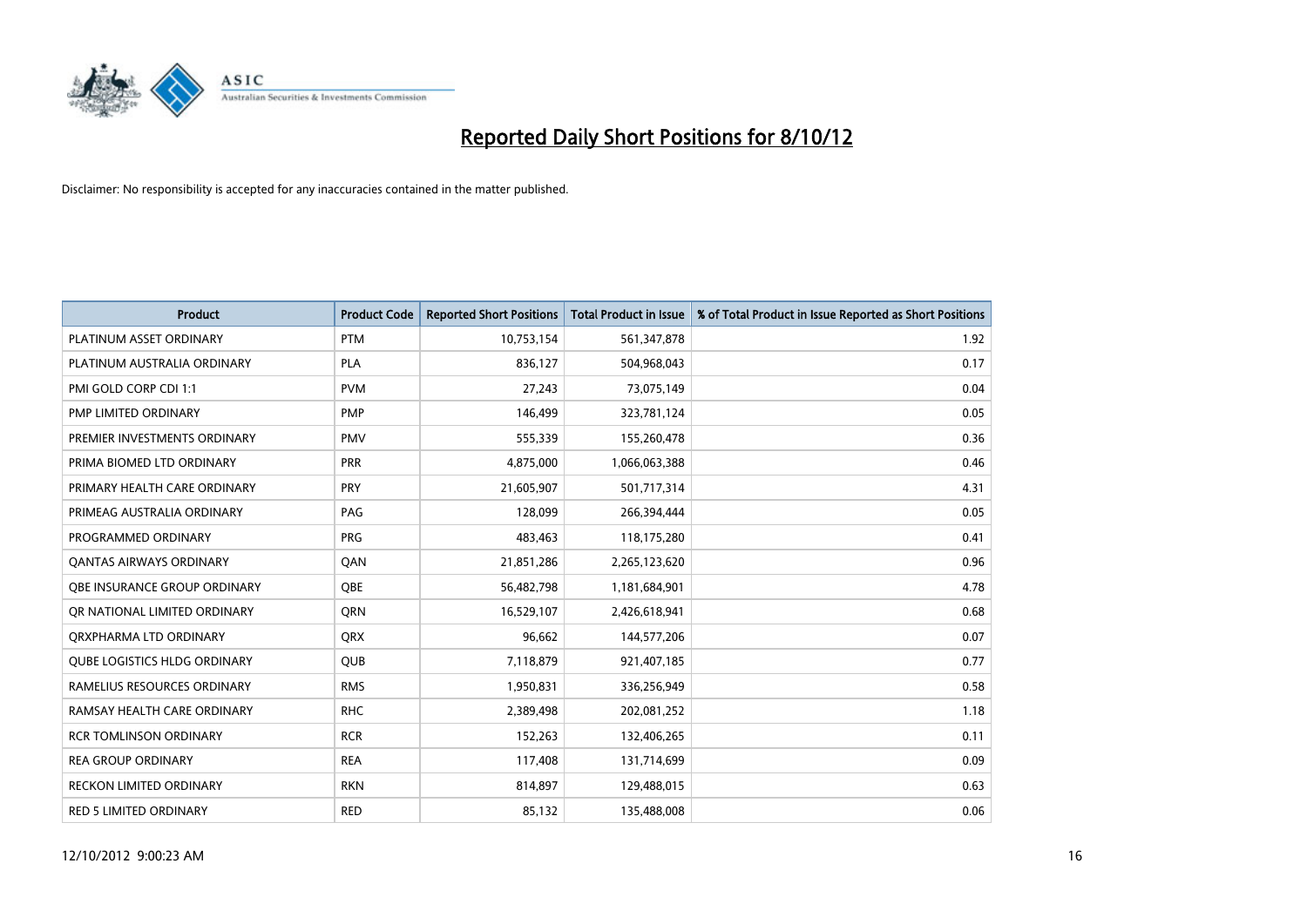

| <b>Product</b>                      | <b>Product Code</b> | <b>Reported Short Positions</b> | <b>Total Product in Issue</b> | % of Total Product in Issue Reported as Short Positions |
|-------------------------------------|---------------------|---------------------------------|-------------------------------|---------------------------------------------------------|
| RED EMPEROR RESOURCE ORDINARY       | <b>RMP</b>          | 4,500                           | 266,234,221                   | 0.00                                                    |
| <b>RED FORK ENERGY ORDINARY</b>     | <b>RFE</b>          | 2,037,491                       | 384,951,719                   | 0.53                                                    |
| REDBANK ENERGY LTD ORDINARY         | AEJ                 | 13                              | 786,287                       | 0.00                                                    |
| REDFLEX HOLDINGS ORDINARY           | <b>RDF</b>          | 1,369                           | 110,427,830                   | 0.00                                                    |
| REECE AUSTRALIA LTD. ORDINARY       | <b>REH</b>          | 939                             | 99,600,000                    | 0.00                                                    |
| REED RESOURCES LTD ORDINARY         | <b>RDR</b>          | 59,800                          | 464,112,073                   | 0.01                                                    |
| <b>REGIS RESOURCES ORDINARY</b>     | <b>RRL</b>          | 129,002                         | 454,535,795                   | 0.03                                                    |
| RESMED INC CDI 10:1                 | <b>RMD</b>          | 1,522,406                       | 1,556,242,300                 | 0.10                                                    |
| RESOLUTE MINING ORDINARY            | <b>RSG</b>          | 1,544,265                       | 628,704,290                   | 0.25                                                    |
| <b>RESOURCE GENERATION ORDINARY</b> | <b>RES</b>          | 173                             | 262,895,652                   | 0.00                                                    |
| RETAIL FOOD GROUP ORDINARY          | <b>RFG</b>          | 116,899                         | 108,910,114                   | 0.11                                                    |
| REVERSE CORP LIMITED ORDINARY       | <b>REF</b>          | 100                             | 92,382,175                    | 0.00                                                    |
| REX MINERALS LIMITED ORDINARY       | <b>RXM</b>          | 551,731                         | 188,907,284                   | 0.29                                                    |
| <b>RHG LIMITED ORDINARY</b>         | <b>RHG</b>          | 31.776                          | 308,483,177                   | 0.01                                                    |
| <b>RIALTO ENERGY ORDINARY</b>       | <b>RIA</b>          | 41                              | 672,259,992                   | 0.00                                                    |
| <b>RIDLEY CORPORATION ORDINARY</b>  | <b>RIC</b>          | 3,532                           | 307,817,071                   | 0.00                                                    |
| RIO TINTO LIMITED ORDINARY          | <b>RIO</b>          | 15,571,644                      | 435,758,720                   | 3.57                                                    |
| ROC OIL COMPANY ORDINARY            | <b>ROC</b>          | 1,428,738                       | 683,235,552                   | 0.21                                                    |
| <b>RURALCO HOLDINGS ORDINARY</b>    | <b>RHL</b>          | 12,000                          | 55,019,284                    | 0.02                                                    |
| SABRE RESOURCES ORDINARY            | <b>SBR</b>          | 185,000                         | 180.472.228                   | 0.10                                                    |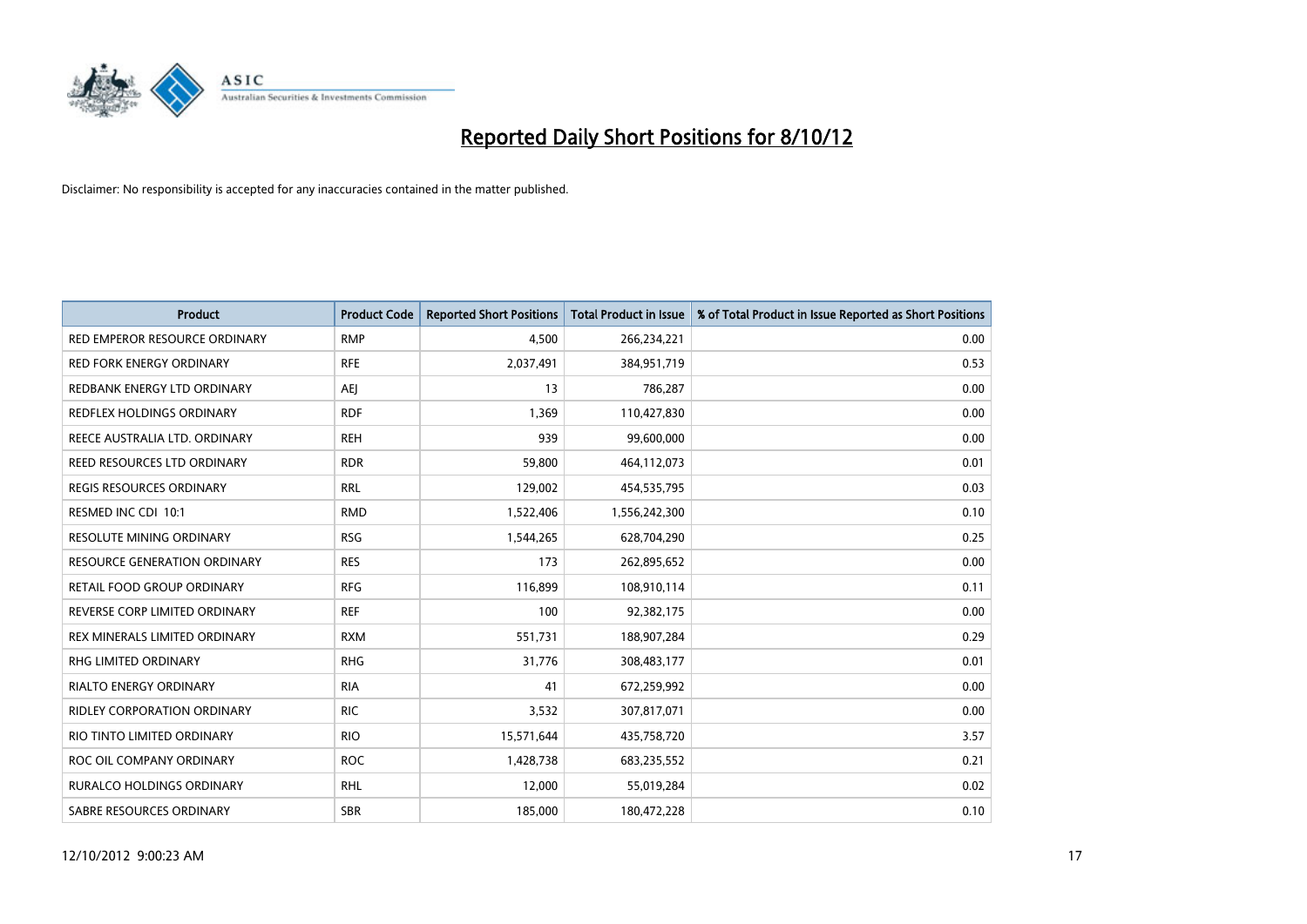

| <b>Product</b>                           | <b>Product Code</b> | <b>Reported Short Positions</b> | <b>Total Product in Issue</b> | % of Total Product in Issue Reported as Short Positions |
|------------------------------------------|---------------------|---------------------------------|-------------------------------|---------------------------------------------------------|
| SAI GLOBAL LIMITED ORDINARY              | SAI                 | 4,649,438                       | 206,548,346                   | 2.25                                                    |
| SALMAT LIMITED ORDINARY                  | <b>SLM</b>          | 2,267,880                       | 159,802,174                   | 1.42                                                    |
| SAMSON OIL & GAS LTD ORDINARY            | SSN                 | 4,476,209                       | 1,799,873,156                 | 0.25                                                    |
| SANDFIRE RESOURCES ORDINARY              | <b>SFR</b>          | 3,865,433                       | 152,686,801                   | 2.53                                                    |
| <b>SANTOS LTD ORDINARY</b>               | <b>STO</b>          | 4,293,289                       | 958,812,600                   | 0.45                                                    |
| SARACEN MINERAL ORDINARY                 | <b>SAR</b>          | 5,262,559                       | 594,815,640                   | 0.88                                                    |
| SEDGMAN LIMITED ORDINARY                 | <b>SDM</b>          | 60.680                          | 217,623,797                   | 0.03                                                    |
| SEEK LIMITED ORDINARY                    | <b>SEK</b>          | 9,843,736                       | 337,101,307                   | 2.92                                                    |
| SENEX ENERGY LIMITED ORDINARY            | <b>SXY</b>          | 4,152,238                       | 1,139,734,837                 | 0.36                                                    |
| SERVCORP LIMITED ORDINARY                | SRV                 | 101                             | 98,440,807                    | 0.00                                                    |
| SERVICE STREAM ORDINARY                  | <b>SSM</b>          | 400                             | 283,418,867                   | 0.00                                                    |
| SEVEN GROUP HOLDINGS ORDINARY            | <b>SVW</b>          | 1,820,995                       | 307,410,281                   | 0.59                                                    |
| SEVEN WEST MEDIA LTD ORDINARY            | <b>SWM</b>          | 16,393,455                      | 999,160,872                   | 1.64                                                    |
| SIGMA PHARMACEUTICAL ORDINARY            | <b>SIP</b>          | 5,391,270                       | 1,186,303,520                 | 0.45                                                    |
| SILEX SYSTEMS ORDINARY                   | <b>SLX</b>          | 840,000                         | 170,143,997                   | 0.49                                                    |
| SILVER LAKE RESOURCE ORDINARY            | <b>SLR</b>          | 14,268,382                      | 225,493,476                   | 6.33                                                    |
| SIMS METAL MGMT LTD ORDINARY             | SGM                 | 8,079,762                       | 204,600,255                   | 3.95                                                    |
| SINGAPORE TELECOMM. CHESS DEPOSITARY INT | <b>SGT</b>          | 10,111,673                      | 140,842,714                   | 7.18                                                    |
| SIRIUS RESOURCES NL ORDINARY             | <b>SIR</b>          | 157,701                         | 178,847,086                   | 0.09                                                    |
| SIRTEX MEDICAL ORDINARY                  | <b>SRX</b>          | 92.341                          | 55,768,136                    | 0.17                                                    |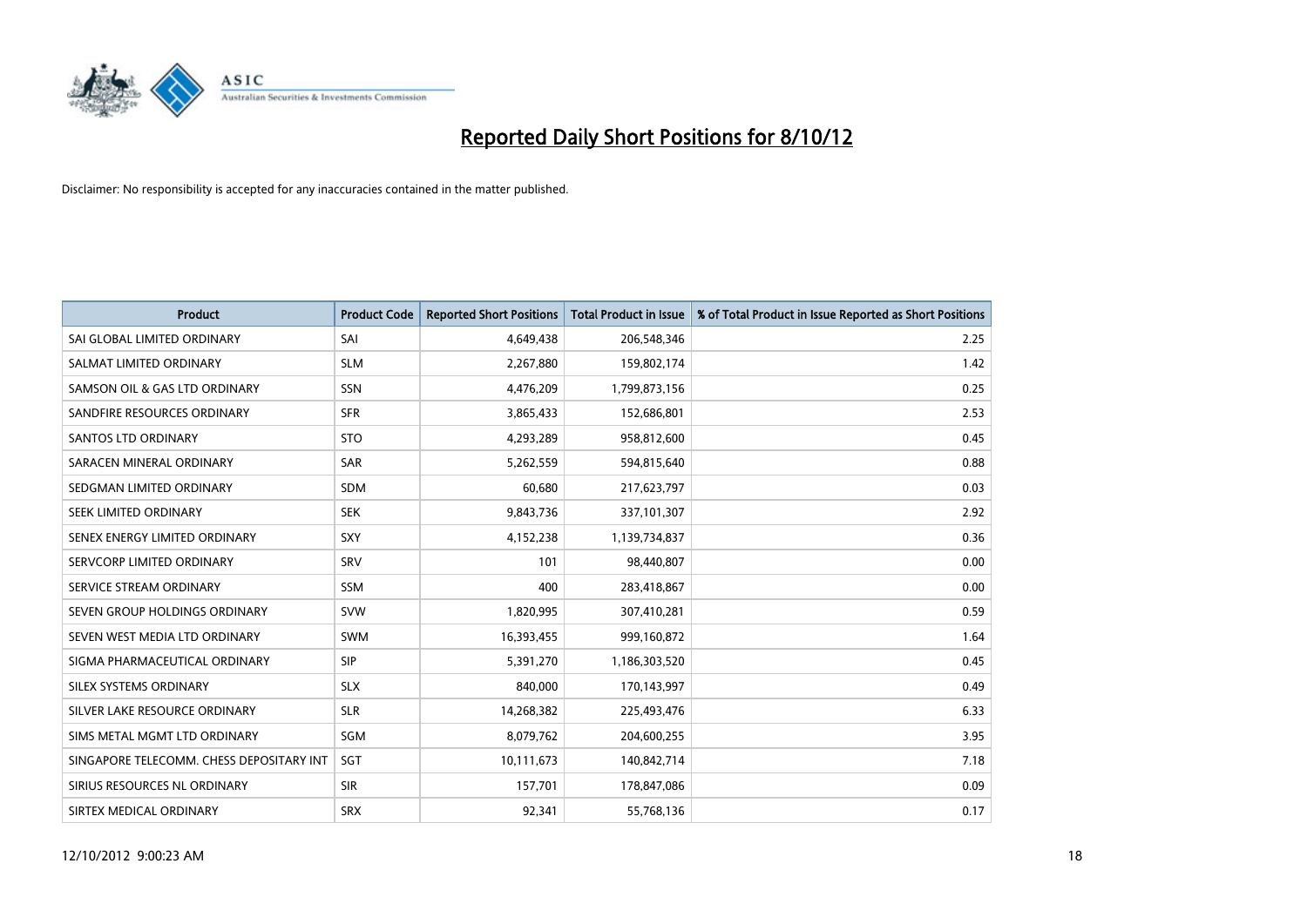

| <b>Product</b>                           | <b>Product Code</b> | <b>Reported Short Positions</b> | <b>Total Product in Issue</b> | % of Total Product in Issue Reported as Short Positions |
|------------------------------------------|---------------------|---------------------------------|-------------------------------|---------------------------------------------------------|
| SKILLED GROUP LTD ORDINARY               | <b>SKE</b>          | 1,778,952                       | 233,487,276                   | 0.76                                                    |
| SKY NETWORK ORDINARY                     | <b>SKT</b>          | 4,000                           | 389,139,785                   | 0.00                                                    |
| SKYCITY ENT GRP LTD ORDINARY             | <b>SKC</b>          | 32,156                          | 576,958,340                   | 0.01                                                    |
| <b>SLATER &amp; GORDON ORDINARY</b>      | <b>SGH</b>          | 1,001                           | 170,509,395                   | 0.00                                                    |
| SMS MANAGEMENT, ORDINARY                 | <b>SMX</b>          | 595,587                         | 68,900,456                    | 0.86                                                    |
| SONIC HEALTHCARE ORDINARY                | <b>SHL</b>          | 5,021,668                       | 392,699,875                   | 1.28                                                    |
| SOUL PATTINSON (W.H) ORDINARY            | SOL                 | 12,315                          | 239,395,320                   | 0.01                                                    |
| SOUTH BOULDER MINES ORDINARY             | <b>STB</b>          | 112,190                         | 126,732,826                   | 0.09                                                    |
| SP AUSNET STAPLED SECURITIES             | <b>SPN</b>          | 6,007,935                       | 3,339,620,165                 | 0.18                                                    |
| SPARK INFRASTRUCTURE STAPLED NOTE & UNIT | SKI                 | 39,807,053                      | 1,326,734,264                 | 3.00                                                    |
| SPDR 200 FUND ETF UNITS                  | <b>STW</b>          | 2,000                           | 49,759,567                    | 0.00                                                    |
| SPECIALTY FASHION ORDINARY               | <b>SFH</b>          | 3,003,611                       | 192,236,121                   | 1.56                                                    |
| ST BARBARA LIMITED ORDINARY              | <b>SBM</b>          | 7,857,103                       | 488,074,077                   | 1.61                                                    |
| STANMORE COAL LTD ORDINARY               | <b>SMR</b>          | 32,870                          | 179,409,108                   | 0.02                                                    |
| STARPHARMA HOLDINGS ORDINARY             | SPL                 | 3,947,188                       | 283,515,060                   | 1.39                                                    |
| STHN CROSS MEDIA ORDINARY                | SXL                 | 20,289,786                      | 704,858,524                   | 2.88                                                    |
| STOCKLAND UNITS/ORD STAPLED              | <b>SGP</b>          | 9,838,307                       | 2,203,157,963                 | 0.45                                                    |
| STRAITS RES LTD. ORDINARY                | SRQ                 | 2,567,002                       | 456,529,474                   | 0.56                                                    |
| STW COMMUNICATIONS ORDINARY              | SGN                 | 105,585                         | 362,798,351                   | 0.03                                                    |
| SUNCORP GROUP LTD ORDINARY               | <b>SUN</b>          | 7,146,133                       | 1,286,600,980                 | 0.56                                                    |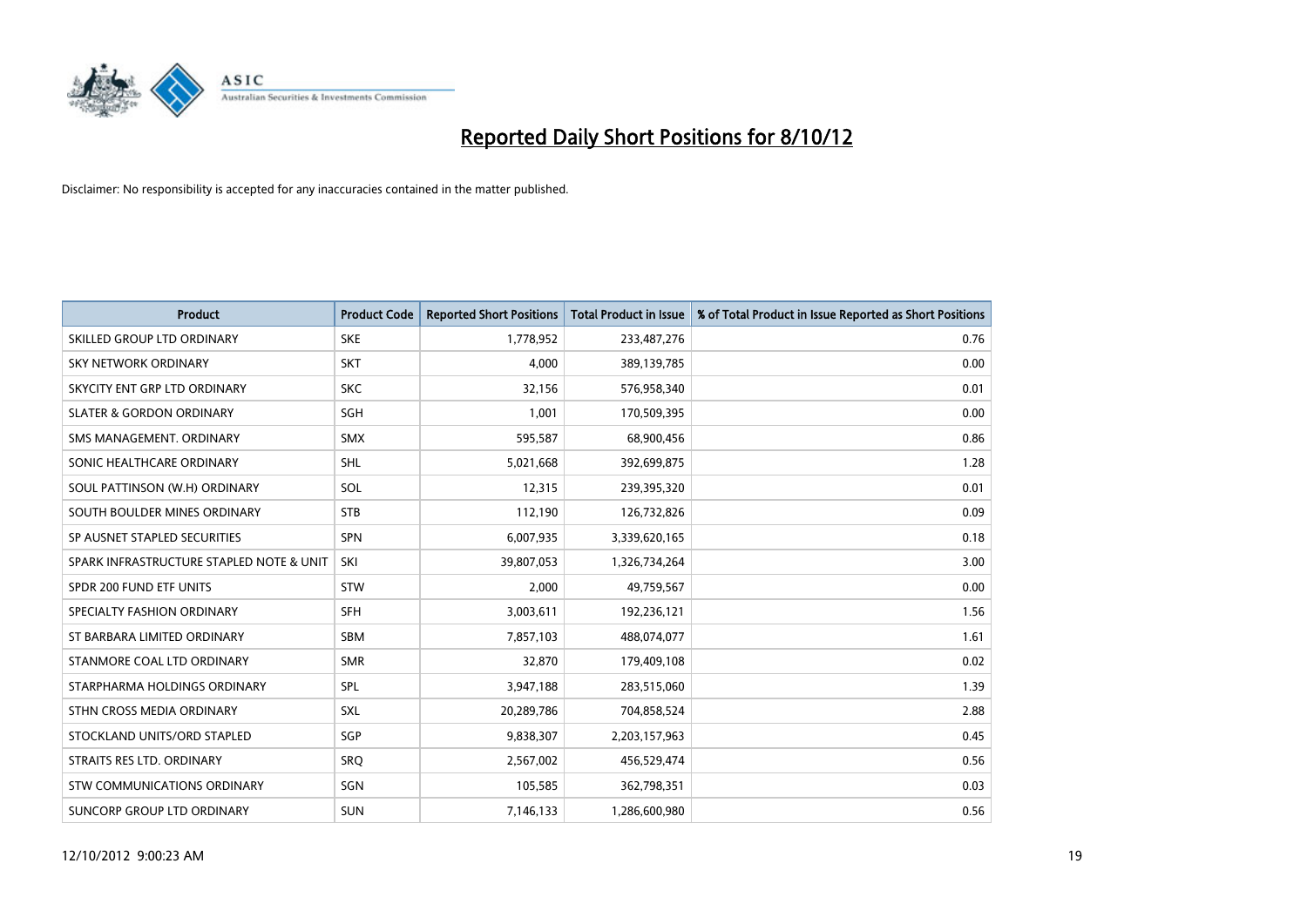

| <b>Product</b>                       | <b>Product Code</b> | <b>Reported Short Positions</b> | <b>Total Product in Issue</b> | % of Total Product in Issue Reported as Short Positions |
|--------------------------------------|---------------------|---------------------------------|-------------------------------|---------------------------------------------------------|
| SUNDANCE ENERGY ORDINARY             | <b>SEA</b>          | 220,683                         | 277,098,474                   | 0.08                                                    |
| SUNDANCE RESOURCES ORDINARY          | <b>SDL</b>          | 3,486,297                       | 3,049,577,034                 | 0.11                                                    |
| SUNLAND GROUP LTD ORDINARY           | <b>SDG</b>          | 18,391                          | 194,575,271                   | 0.01                                                    |
| SUPER RET REP LTD ORDINARY           | <b>SUL</b>          | 717,766                         | 196,382,811                   | 0.37                                                    |
| SYD AIRPORT STAPLED US PROHIBIT.     | <b>SYD</b>          | 14,069,262                      | 1,861,210,782                 | 0.76                                                    |
| SYRAH RESOURCES ORDINARY             | <b>SYR</b>          | 47,632                          | 126,723,021                   | 0.04                                                    |
| <b>TABCORP HOLDINGS LTD ORDINARY</b> | <b>TAH</b>          | 14,326,167                      | 734,015,737                   | 1.95                                                    |
| TANAMI GOLD NL ORDINARY              | <b>TAM</b>          | 344,952                         | 261,132,677                   | 0.13                                                    |
| TAP OIL LIMITED ORDINARY             | <b>TAP</b>          | 893,059                         | 241,295,311                   | 0.37                                                    |
| TASSAL GROUP LIMITED ORDINARY        | <b>TGR</b>          | 68,858                          | 146,304,404                   | 0.05                                                    |
| TATTS GROUP LTD ORDINARY             | <b>TTS</b>          | 6,502,849                       | 1,384,791,963                 | 0.47                                                    |
| <b>TELECOM CORPORATION ORDINARY</b>  | <b>TEL</b>          | 14,989,143                      | 1,857,858,202                 | 0.81                                                    |
| <b>TELSTRA CORPORATION, ORDINARY</b> | <b>TLS</b>          | 21,880,432                      | 12,443,074,357                | 0.18                                                    |
| TEN NETWORK HOLDINGS ORDINARY        | <b>TEN</b>          | 91,555,620                      | 1,437,204,873                 | 6.37                                                    |
| TERANGA GOLD CORP CDI 1:1            | <b>TGZ</b>          | 223,113                         | 162,599,120                   | 0.14                                                    |
| TEXON PETROLEUM LTD ORDINARY         | <b>TXN</b>          | 65,515                          | 245,039,848                   | 0.03                                                    |
| TFS CORPORATION LTD ORDINARY         | <b>TFC</b>          |                                 | 279,621,829                   | 0.00                                                    |
| THE REJECT SHOP ORDINARY             | <b>TRS</b>          | 2,640,933                       | 26,092,220                    | 10.12                                                   |
| THORN GROUP LIMITED ORDINARY         | <b>TGA</b>          | 165,472                         | 146,374,703                   | 0.11                                                    |
| TIGER RESOURCES ORDINARY             | <b>TGS</b>          | 760,502                         | 673,470,269                   | 0.11                                                    |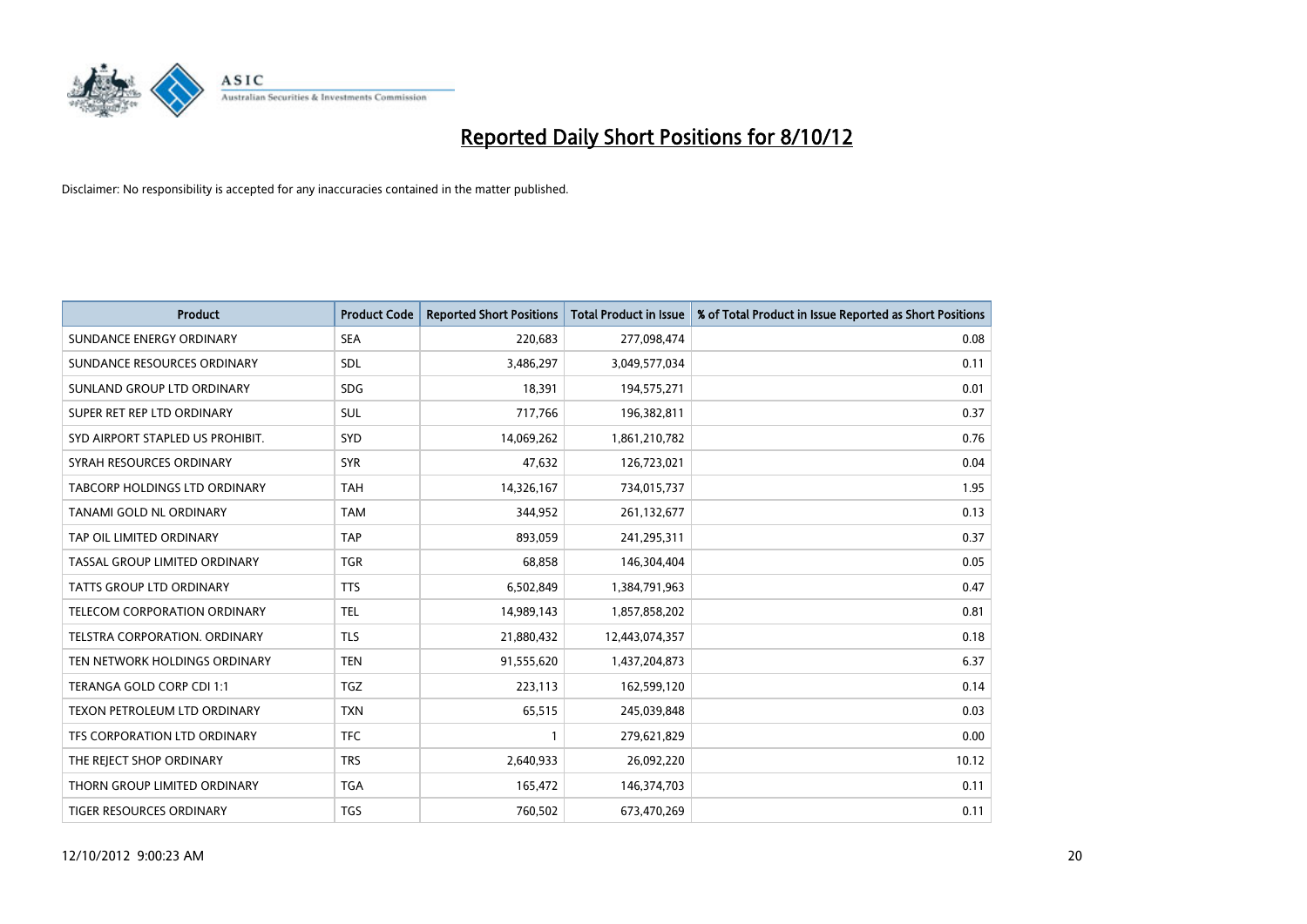

| <b>Product</b>                       | <b>Product Code</b> | <b>Reported Short Positions</b> | <b>Total Product in Issue</b> | % of Total Product in Issue Reported as Short Positions |
|--------------------------------------|---------------------|---------------------------------|-------------------------------|---------------------------------------------------------|
| TOLL HOLDINGS LTD ORDINARY           | <b>TOL</b>          | 23,218,769                      | 717,133,875                   | 3.24                                                    |
| TOX FREE SOLUTIONS ORDINARY          | <b>TOX</b>          | 55,915                          | 115,311,608                   | 0.05                                                    |
| TPG TELECOM LIMITED ORDINARY         | <b>TPM</b>          | 4,218,783                       | 793,808,141                   | 0.53                                                    |
| TRADE ME GROUP ORDINARY              | <b>TME</b>          | 138,023                         | 396,017,568                   | 0.03                                                    |
| <b>TRANSFIELD SERVICES ORDINARY</b>  | <b>TSE</b>          | 6,665,470                       | 517,878,468                   | 1.29                                                    |
| TRANSPACIFIC INDUST, ORDINARY        | <b>TPI</b>          | 4,698,134                       | 1,578,528,702                 | 0.30                                                    |
| TRANSURBAN GROUP TRIPLE STAPLED SEC. | <b>TCL</b>          | 10,693,479                      | 1,461,665,097                 | 0.73                                                    |
| TREASURY WINE ESTATE ORDINARY        | <b>TWE</b>          | 12,377,876                      | 647,227,144                   | 1.91                                                    |
| TROY RESOURCES LTD ORDINARY          | <b>TRY</b>          | 228,729                         | 90,776,649                    | 0.25                                                    |
| UGL LIMITED ORDINARY                 | <b>UGL</b>          | 5,957,545                       | 166,315,038                   | 3.58                                                    |
| UNILIFE CORPORATION CDI 6:1          | <b>UNS</b>          | 186,233                         | 253,416,456                   | 0.07                                                    |
| UXC LIMITED ORDINARY                 | <b>UXC</b>          | 1,125,551                       | 307,459,623                   | 0.37                                                    |
| <b>VENTURE MINERALS ORDINARY</b>     | <b>VMS</b>          | 135,674                         | 275,787,870                   | 0.05                                                    |
| <b>VILLAGE ROADSHOW LTD ORDINARY</b> | <b>VRL</b>          | 16,400                          | 153,256,423                   | 0.01                                                    |
| <b>VIRGIN AUS HLDG LTD ORDINARY</b>  | <b>VAH</b>          | 24,338,517                      | 2,210,197,600                 | 1.10                                                    |
| VITERRA INC CDI 1:1                  | <b>VTA</b>          | 10                              | 68,629,939                    | 0.00                                                    |
| <b>VOCUS COMMS LTD ORDINARY</b>      | <b>VOC</b>          | 49,109                          | 74,776,058                    | 0.07                                                    |
| WATPAC LIMITED ORDINARY              | <b>WTP</b>          | 8,727                           | 184,332,526                   | 0.00                                                    |
| <b>WDS LIMITED ORDINARY</b>          | <b>WDS</b>          | 7                               | 144,740,614                   | 0.00                                                    |
| <b>WESFARMERS LIMITED ORDINARY</b>   | <b>WES</b>          | 28,931,383                      | 1,006,585,045                 | 2.87                                                    |